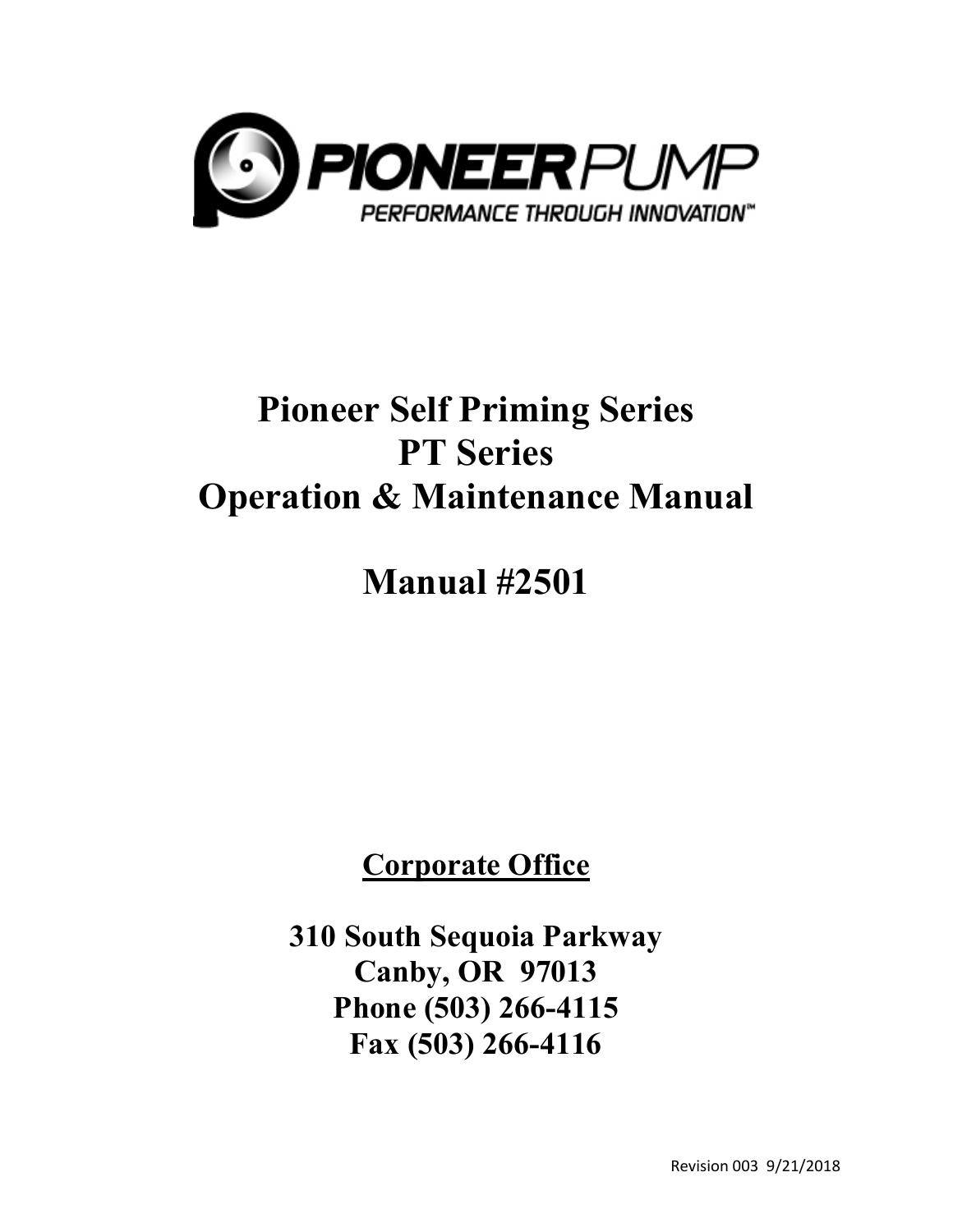# **Table of Contents**

| Pre-installation Inspection                        |
|----------------------------------------------------|
| Warranty                                           |
|                                                    |
|                                                    |
| Foundation /Base plate/ Skid                       |
| Leveling                                           |
| Grout                                              |
| <b>Trailer Mounted Units</b>                       |
| Installation.                                      |
| <b>Installing Pump</b>                             |
| <b>Suction Piping</b>                              |
| Discharge Piping                                   |
| Suction and Discharge Flanges                      |
|                                                    |
| Screening                                          |
| Sump Design<br>Lifting                             |
| Alignment of Pump and Motor                        |
| Rotation                                           |
|                                                    |
| Pre-Start Checklist                                |
| Priming                                            |
| Operation of Engine Driven Unit<br><b>Starting</b> |
| Rotation/Operation                                 |
|                                                    |
| Liquid Temperature<br>Overheating                  |
| Pump Vacuum Check                                  |
| Stopping                                           |
| <b>Cold Weather Preservation</b>                   |
| Bearing Temperature Check                          |
|                                                    |
|                                                    |
|                                                    |
| Disassembly                                        |
|                                                    |
| Disassembly cont'd                                 |
| <b>Suction Cover and Wear Plate</b>                |
| Rotating Assembly                                  |
| <b>Suction Check Valve</b>                         |
| Impeller                                           |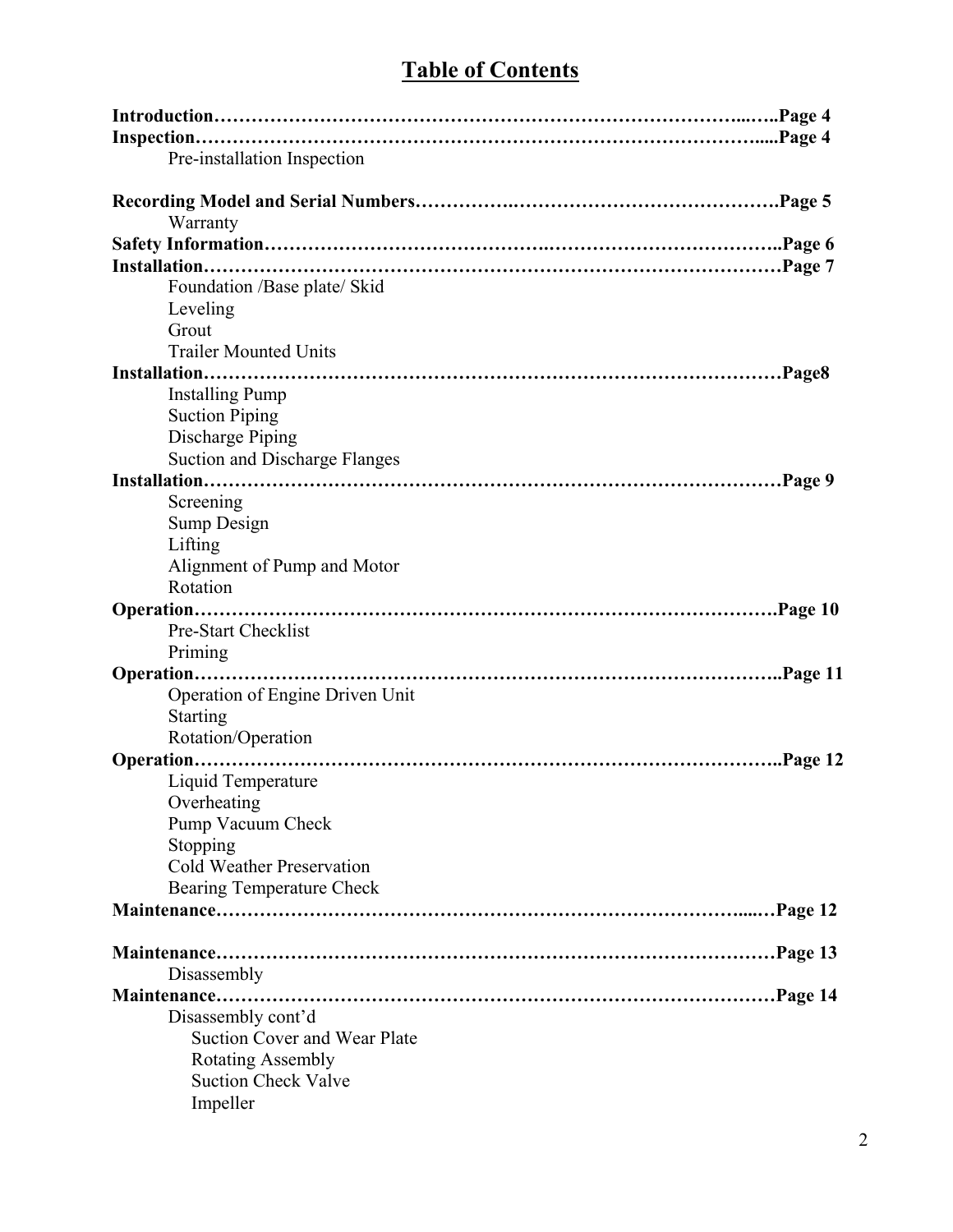| Disassembly cont'd           |
|------------------------------|
| Pump case removal            |
| Mechanical seal removal      |
| Shaft and Bearings           |
| Reassembly of components     |
| Shaft and Bearings           |
|                              |
| Reassembly cont'd            |
| Seal Installation            |
|                              |
| Reassembly cont'd            |
| Seal installation cont'd     |
|                              |
| Reassembly cont'd            |
| Seal installation cont'd     |
| Impeller                     |
| Suction Cover and Wear Plate |
| Lubrication                  |
|                              |
| Parts order                  |
| <b>Spares</b>                |
| Storage                      |
|                              |
|                              |
|                              |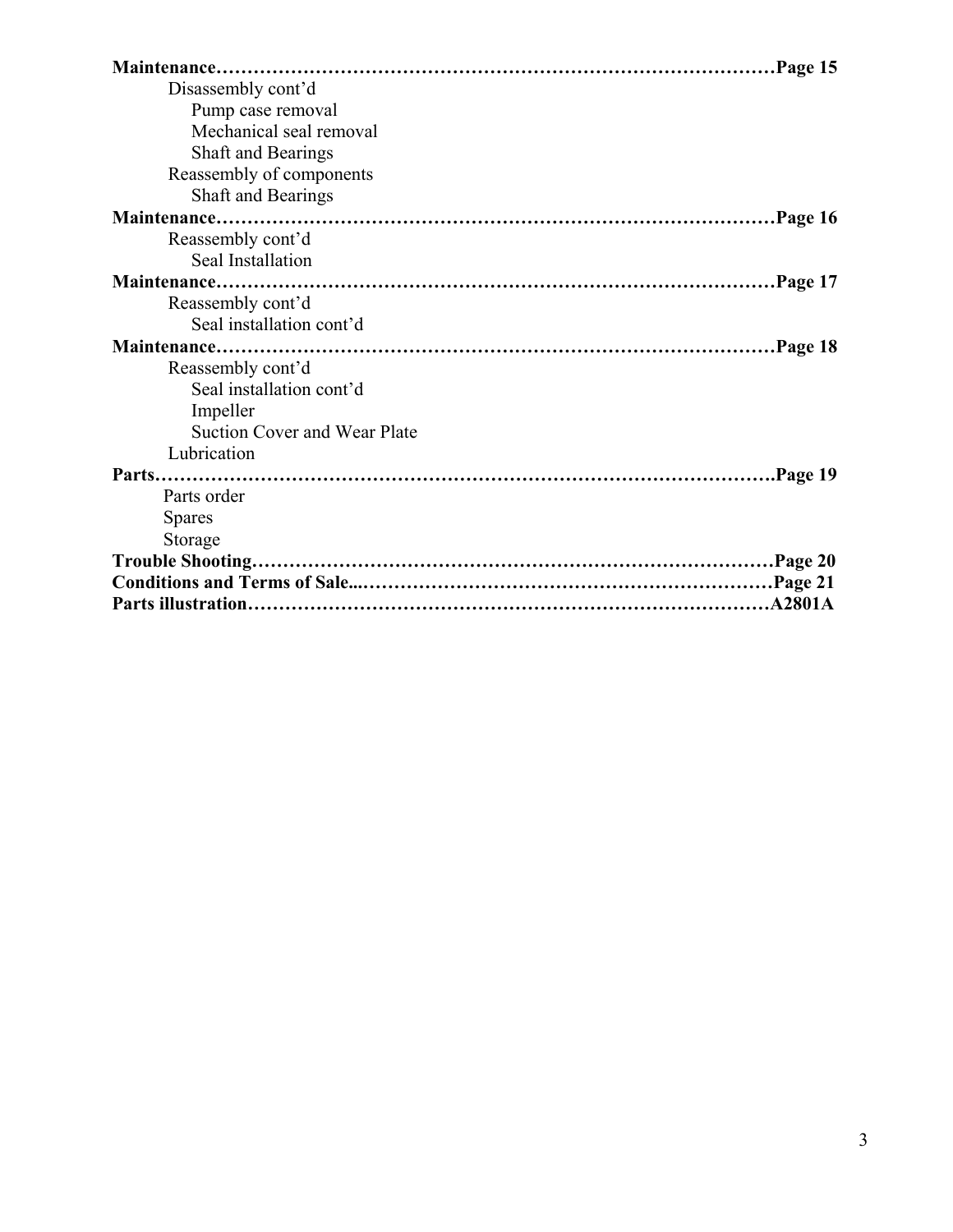### **INTRODUCTION**

Thank you for purchasing a Pioneer Self-Priming centrifugal pump, complete with integral suction check valve. The pump is designed for handling non-volatile, non-flammable, mild industrial corrosives, residues and slurries containing large entrained solids. The standard pump is constructed of ASTM A536 ductile iron casing with ductile iron impeller and 17-4 PH stainless steel shaft and steel and iron wear parts.

# **WARNING!!!**

This manual provides installation, operation and maintenance instructions for your Pioneer Self-Prime Pump and is intended to make your personnel aware of any procedure that requires special attention because of potential hazards to personnel or equipment. Read all instructions carefully and remember, pump installations are seldom identical. Therefore, this manual cannot possibly provide detailed instructions and precautions for each specific application. Thus, it is the owner/installer's responsibility to ensure that applications not addressed in this manual are performed only after establishing that neither operator safety nor pump integrity are compromised by the installation.

### **WARNING!!!**

Centrifugal Pumps are designed for specific service and may or may not be suited for any other service without loss of performance or potential damage to equipment/personnel. If there is ever any doubt about suitability for a specific purpose; contact your **Pioneer Pump, Inc.** representative or the factory for assistance.

**Remember:** Pump performance may be affected by changes in pumpage such as, specific gravity, viscosity, temperature, operating speed and NPSHA (net positive suction head available).

### **INSPECTION**

#### **PRE-INSTALLATION INSPECTION**

The pump assembly was inspected and tested before shipment from the factory. Before installation, inspect the pump for damage that may have occurred during shipment. Check as follows:

- a. Inspect the pump for cracks, dents, damaged threads, and other obvious damage.
- b. Check for and tighten loose attaching hardware. Since gaskets tend to shrink after drying, check for loose hardware at mating surfaces.
- c. Carefully read all warnings and cautions contained in this manual or affixed to the pump, and perform all duties indicated. Note the direction of rotation indicated on the pump and check that the pump shaft rotates counter-clockwise when standing on the suction side of the pump and facing the impeller.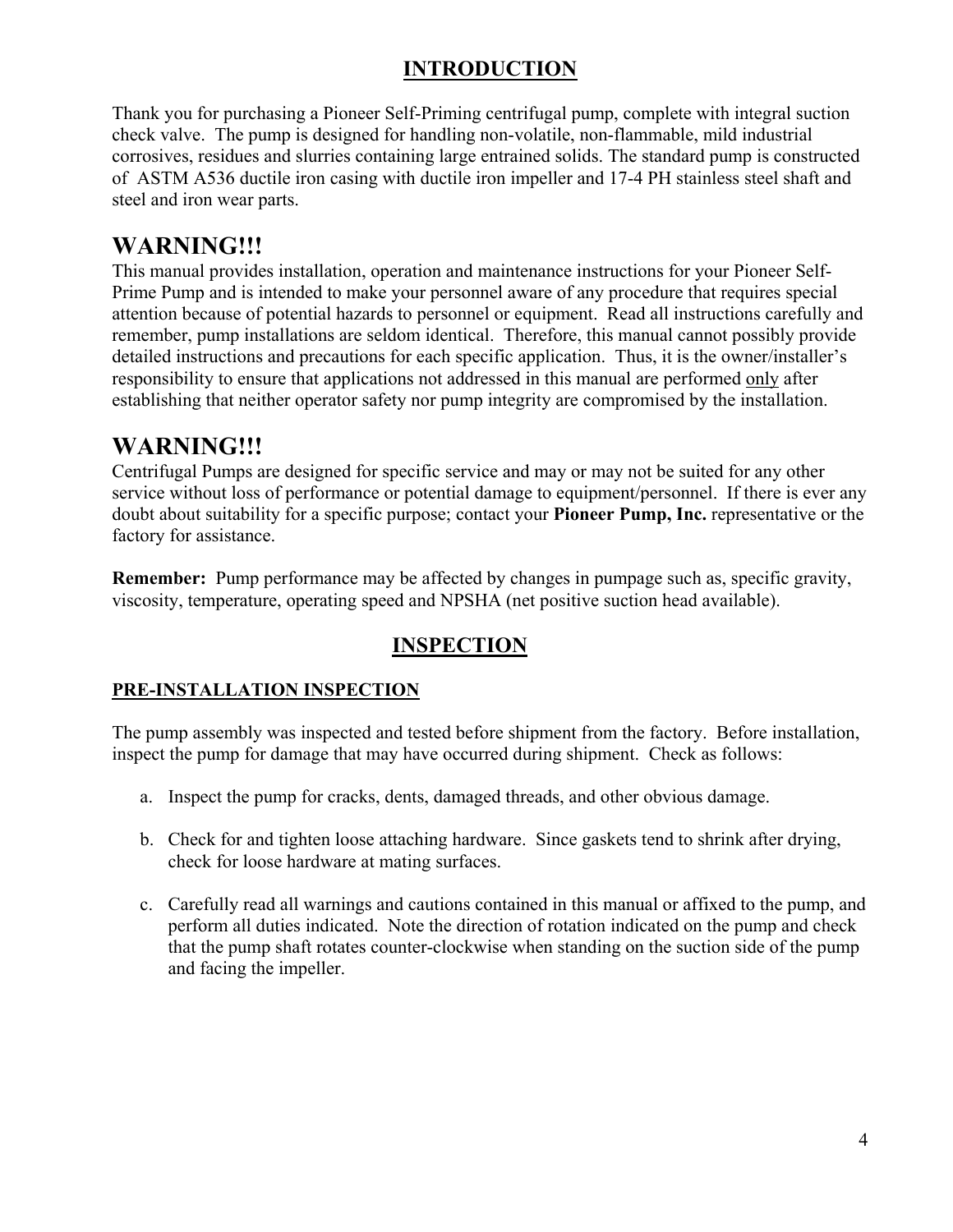# **CAUTION!!!**

If equipment is stored more than twelve (12) months, some of the components or lubricants may have exceeded their maximum shelf life. These must be inspected and replaced as necessary prior to pump operation to ensure proper pump performance.

#### **RECORDING MODEL & SERIAL NUMBERS**

Please record the model and serial number for your **Pioneer Pump** in the spaces provided below. The factory will need this information when you require parts or service.

| <b>Pump Model:</b>            |  |
|-------------------------------|--|
| <b>Pump Serial Number:</b>    |  |
| <b>Engine/Motor Serial #:</b> |  |
| <b>Engine/Motor Mgf:</b>      |  |

### **WARRANTY INFORMATION**

Pioneer Pump's current terms and conditions, including limited warranty policy, can be found on our website [http://www.pioneerpump.com fro](http://www.pioneerpump.com)m the homepage by selecting More > Resources > Terms and Conditions or by following this link:

[http://pioneerpump.com/media/232391/M5132\\_Pioneer\\_Standard\\_Terms\\_and\\_Conditions-1-.pdf](http://pioneerpump.com/media/232391/M5132_Pioneer_Standard_Terms_and_Conditions-1-.pdf)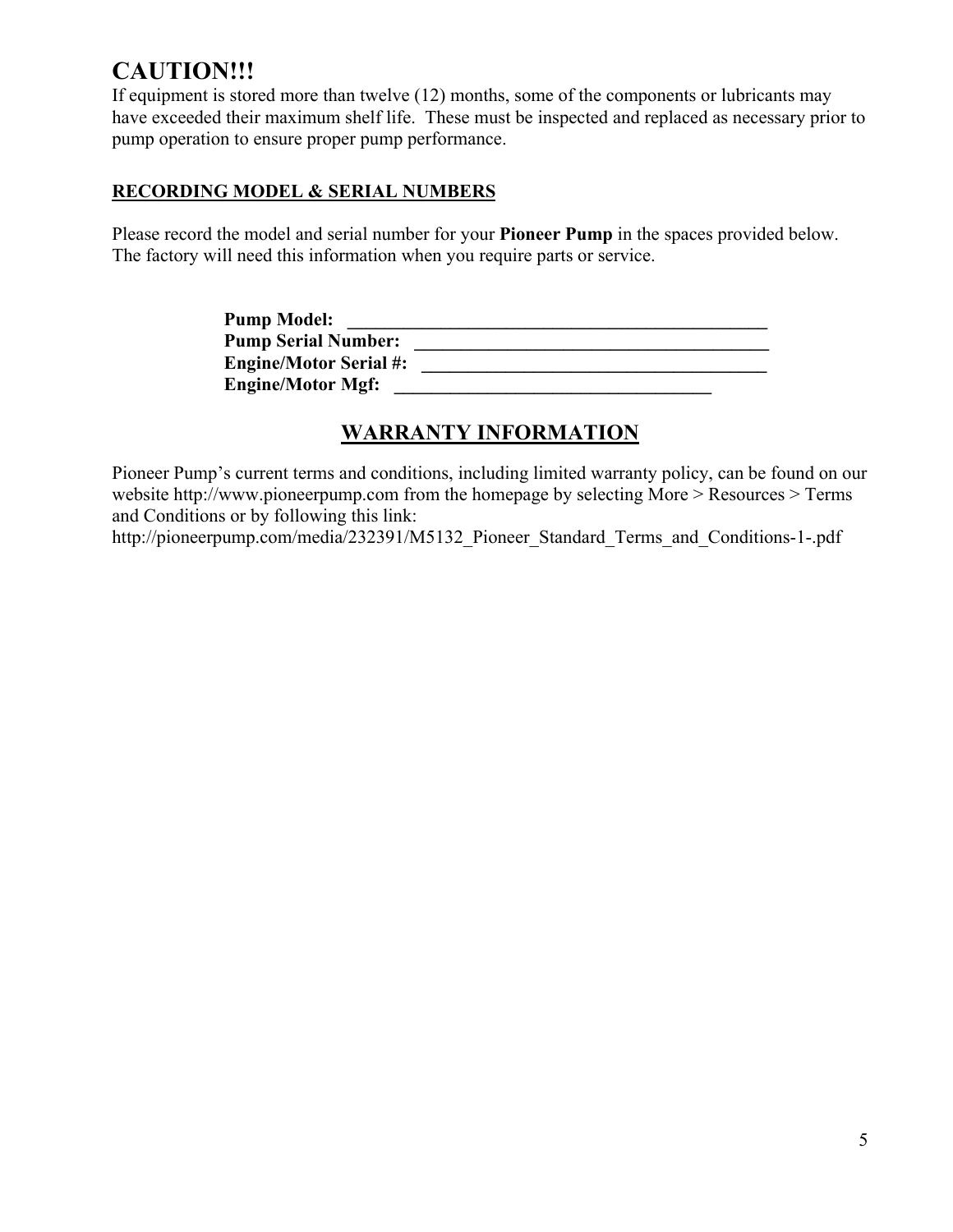#### **SAFETY INFORMATION**

These warnings apply to **PT Series** basic pumps. In many cases, **Pioneer Pump, inc.** has no control over or particular knowledge of the power source that will be used. Therefore, refer to the manual accompanying the power source before attempting to begin operation.

### **WARNING!!!**

Before attempting to open or service the pump:

- 1. Familiarize yourself with this manual.
- 2. Disconnect or lock out the power source to ensure that the pump will remain inoperative.
- 3. Allow the pump to cool if overheated.
- 4. Check the temperature before opening any covers, plates or plugs.
- 5. Close the suction and discharge valves.
- 6. Vent the pump slowly and cautiously.
- 7. Drain the Pump.

### **WARNING!!!**

This pump is designed to handle mild industrial corrosives, residues and slurries containing large entrained solids. Do not attempt to pump volatile, corrosive, or flammable materials that may damage the pump or endanger personnel as a result of pump failure.

### **WARNING!!!**

After the pump has been positioned, make certain that the pump and all piping connections are tight, properly supported and secure before operation. (Refer to Installation section)

# **DANGER!!!**

Do not operate the pump without the guards in place over the rotating parts. Exposed rotating parts can catch clothing, fingers, or tools, causing severe injury to personnel.

# **WARNING!!!**

Do not remove plates, covers, gauges, pipe plugs, or fittings from an overheated pump. Vapor pressure within the pump can cause parts being disengaged to be ejected with great force. Allow the pump to cool before servicing.

### **WARNING!!!**

Do not operate the pump against a closed discharge valve for long periods of time. If operated against a closed discharge valve, pump components will deteriorate, and the liquid could come to a boil, build pressure, and cause the pump casing to rupture or explode.

# **WARNING!!!**

Remove suction and discharge piping from pump prior to moving. Use lifting and moving equipment with adequate capacity and in good repair.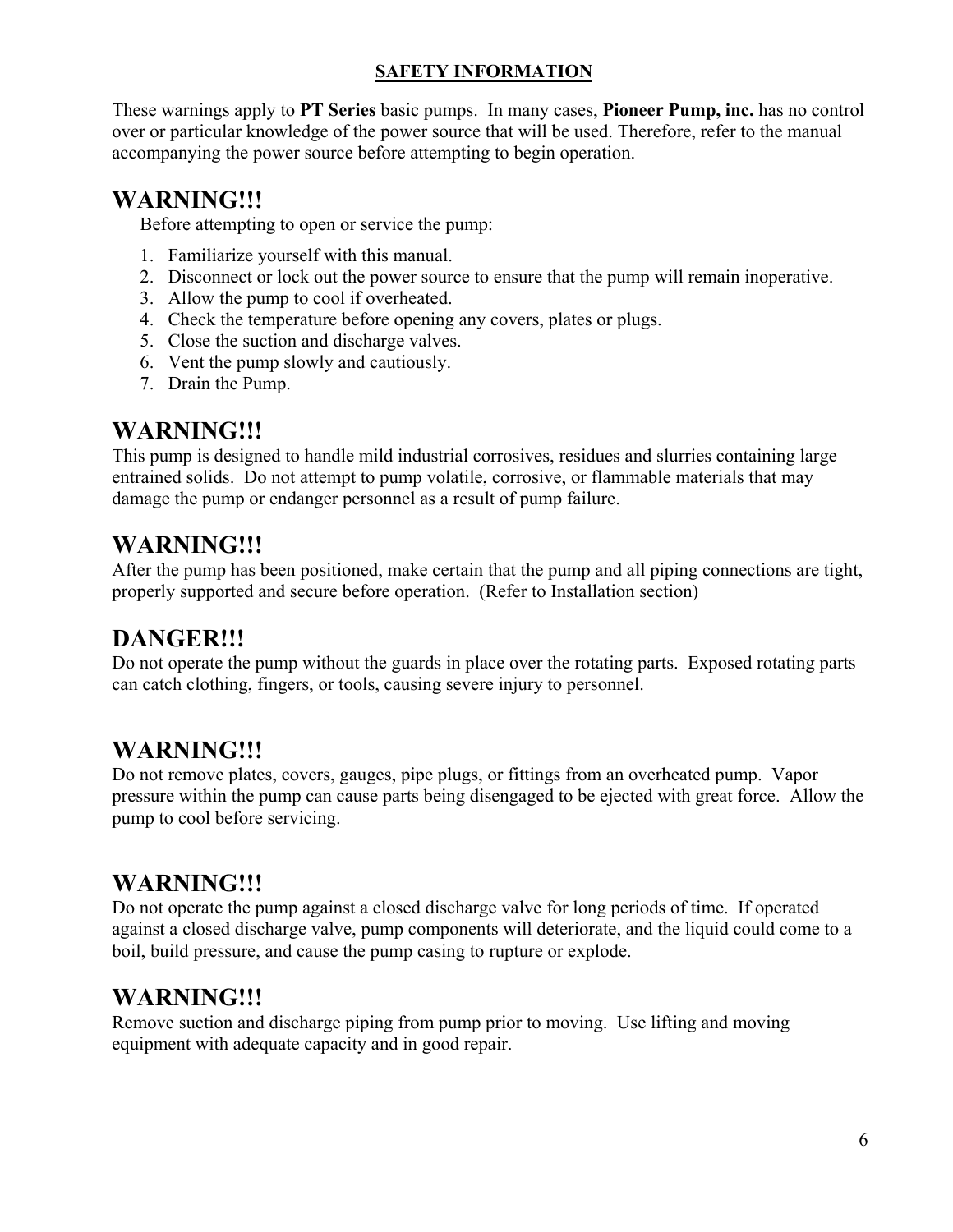### **INSTALLATION**

### **WARNING!!!**

Review safety information in safety information section. This section is intended to outline general recommendations and practices required to position and arrange the pump and piping in static lift situations. If installing the unit in flooded suction applications some of the information will need to be tailored to the specific application. Never exceed the maximum permissible operating pressure of the pump as shown on the pump performance curve.

#### **FOUNDATION/BASE PLATE/SKID**

If using a concrete foundation it should be rigid enough to inhibit vibration. Pour the foundation well in advance of installation of pump equipment to allow time for drying and curing.

If the pump is to be mounted on a steel frame, or similar structure, it should be set directly over the supporting beams. These beams and the structure must be rigid enough to prevent distortion and potential misalignment due to movement within the structure or base.

The location of this structure should be as close as possible to the pumpage source. Provide adequate space for operation, maintenance and inspection of the pump and equipment.

The concrete foundation should be provided with anchor bolts for attachment to the base plate. If required, provide adequate drainage to keep pump and motor dry and clean. Also, provide either leveling nuts or leveling wedges for mounting the base plate to the foundation.

### **LEVELING**

When mounting the base plate to the foundation use the leveling nuts or wedges to provide a level, flat base plate. Use a machinist's level on the mounting pads and make adjustments as necessary as the anchor bolts are tightened. This will provide the true alignment between the pump and motor.

### **GROUT**

If this base plate is to be grouted, ensure that you have the mounting surface flat and level for correct alignment of pump and motor. Build a dam around the base plate perimeter that is to be watertight. Use standard grouting practice and be sure to protect (cover) the leveling wedges with caulk or plastic tape if they are to be removed later. After the grout has thoroughly hardened, remove forms. If the wedges are removed, fill holes with grout. Seal grout by covering with a quality paint or sealer.

#### **TRAILER MOUNTED UNITS**

See **"OPERATION"** section.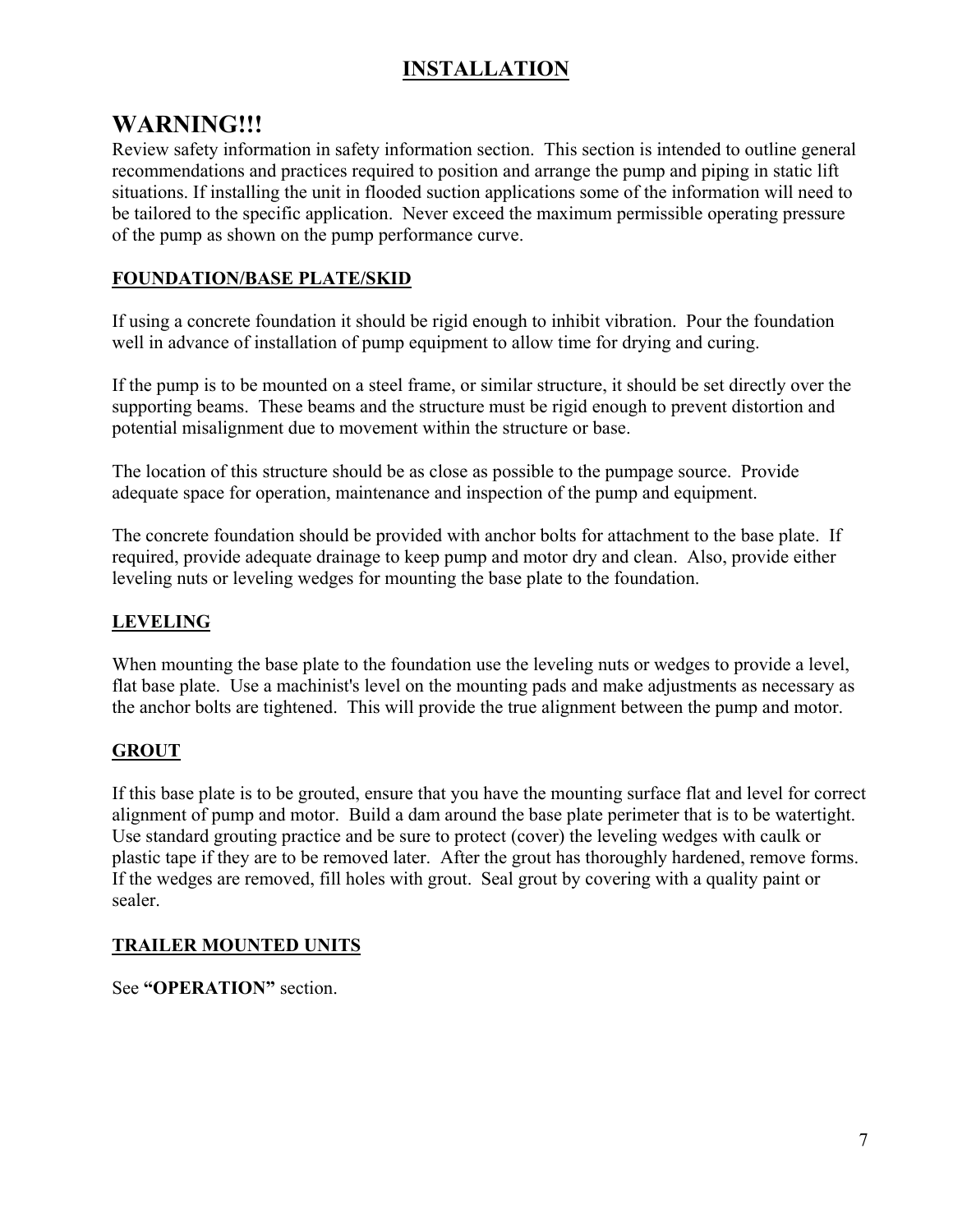#### **INSTALLING PUMP**

Ensure that all foreign material has been removed from the pump before mounting. Be sure to remove all shipping protection prior to operation.

NOTE: Many of the bare pumps are shipped with protective guards and coatings.

#### **SUCTION PIPING**

For best performance the suction piping should be at least as large as the pump flange, never smaller. Use an eccentric reducer at the suction flange with the straight side up. The use of flow-retarding fittings is to be avoided and if necessary should never be placed closer to the pump suction than four (4) times the pipe diameter. The pump should be at the highest point of the piping. Slope the piping up to the pump to prevent air pockets and avoid changing pipe

size with the exception of the eccentric reducer mentioned above. All suction piping and fittings are to be checked for any foreign material (rocks, bolts, wire, etc.) and also any sharp burrs that could disrupt the flow.

# **CAUTION!!!**

The suction and discharge pipe/hose material should be compatible with the liquid being pumped.

# **CAUTION!!!**

If hose is used on the suction line it should be of the reinforced type to prevent collapse under suction lift.

# **DANGER!!!**

If a manual shut-off valve is installed in the discharge line, it must not be left closed during operation, a closed manual shut off valve will cause overheating and possible explosive rupture of the pump casing. Personnel could be severely injured!

### **DISCHARGE PIPING**

Use a concentric taper on the discharge side to increase discharge pipe diameters. All valving and additional fittings should be the same size as the discharge main-line. The discharge size should be adequate to maintain reasonable velocities and reduce friction losses.

#### **SUCTION & DISCHARGE PIPE FLANGES**

All piping is to be supported, braced and lined up square before connection to the pump flanges. A flexible fitting is recommended on both suction and discharge, to eliminate misalignment loads or stresses being transmitted to the pump.

NOTE: Flexible pipe couplings must be restrained so as not to transmit any strain to the pump flanges when expanding or contracting under pressure. Unrestrained expansion fittings can transmit enormous forces to the pump flanges.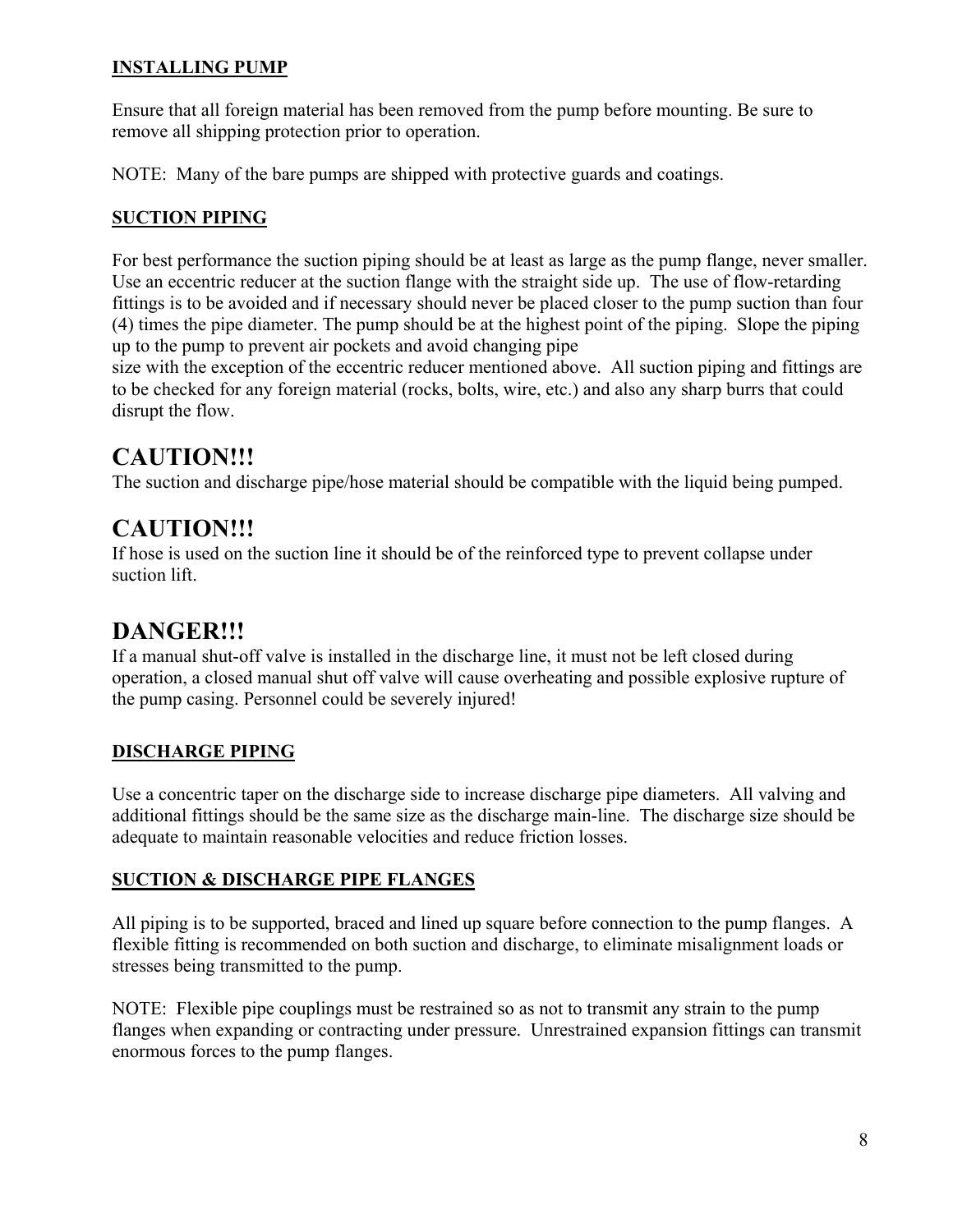#### **SCREENING**

Make provisions for the installation of a suction screen or strainer to prevent any debris from clogging the impeller. The open area of the strainer should be equal to at least four (4) times the area of the pipe. The screen should be rigid enough to prevent collapse when flow is reduced due to clogging.

#### **SUMP DESIGN**

The submergence of the suction pipe into the liquid should be at least four (4) to five (5) times the pipe diameter. If this is not possible then provide a baffle or a floating board. This is to prevent any vortex action allowing air into the pipe. For best performance a bell mouth fitting is recommended. Refer to the Hydraulic Institute Handbooks or other Hydraulic Data books for detailed sump design information.

#### **LIFTING**

Any lifting equipment is to be rated for at least five (5) times the weight of the item being lifted. Use only established methods when lifting or moving any heavy components.

#### **ALIGNMENT OF PUMP AND MOTOR**

Precise alignment is mandatory to achieve correct performance of the system. Every time a component is moved this alignment will have to be checked. The alignment can be checked with a straight edge and an outside caliper, taper thickness gauge, dial indicators, or for best results, use a laser alignment tool. Use the straight edge across the outside diameters of the coupling to ensure that the two halves are concentric and parallel. The outside calipers or the taper thickness gauge is to correct for any angular misalignment and to verify the correct gap between the coupling flanges. Use a laser alignment tool or dial indicators to adjust for concentric and angular displacement. With dial indicators, rotate shafts together and take readings every ninety (90) degrees. Make adjustments by placing shims under the driver, and be sure that the mounting bolts are properly tightened while taking readings and after final adjustment then install coupling guard.

#### **ROTATION**

#### **CAUTION!!**

When connecting a pump to an electric motor, it is common practice to "bump" the motor starter to check for correct rotation. **It is imperative that the PT pump inspection cover be removed prior to this rotation check!** The PT series pumps use threaded shafts and impellers; if the motor is "bumped" and rotation is backward, the impeller will unscrew and be forced against the wear plate. This will often apply enough force to the wear plate / inspection cover assembly to break the **inspection cover clamp.**

If, after removing the inspection cover and "bumping" the starter, it is found that the rotation is backward, then shut down and lock out the power to the pump and correct the wiring connection (reverse two leads for a three phase motor). Before reconnecting the power to the motor, retighten the impeller per instructions under the **SEAL INSTALLATION** section.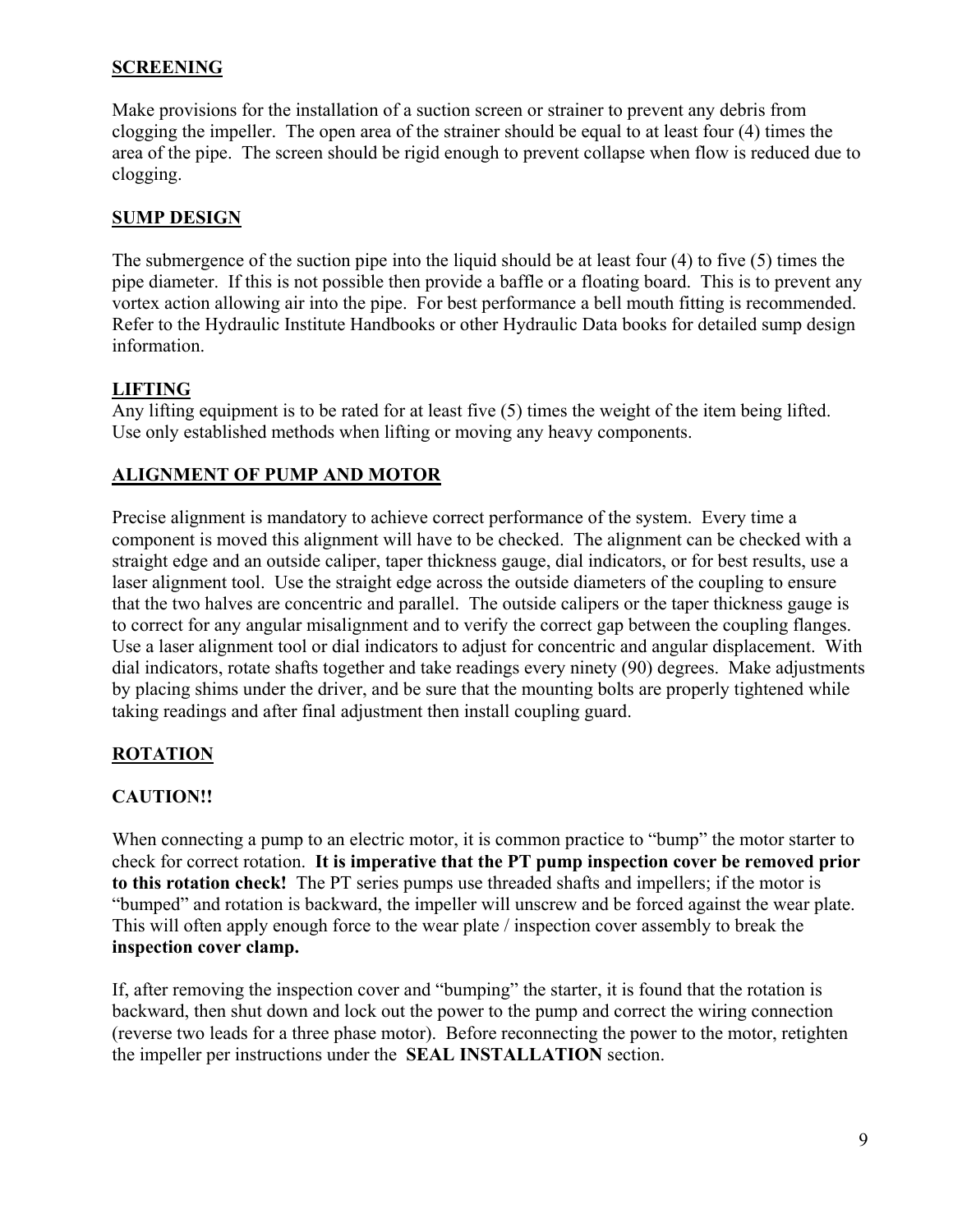### **OPERATION**

Review all safety information in the safety information section.

#### **PRE-START**

- 1) Verify that rotation is correct and that the shaft rotates freely. **CAUTION** see "Rotation" section above.
- 2) Check all piping connections for tightness.
- 3) Inspect all accessories and make sure they are appropriate for your installation.
- 4) Verify that the driver and coupling are aligned correctly and that all guards are in place.
- 5) Ensure that all bearings and grease seals are lubricated.
- 6) Oil levels should be checked and also, maintained during pump operation.
- 7) Follow the instruction on all tags, labels and decals attached to the equipment.
- 8) Review the operations manual furnished with the power source. (Equipment driver)

# **WARNING!!!**

This pump is designed to handle most non-volatile, non-flammable liquids containing specified entrained solids and corrosives. Do not attempt to pump volatile, corrosive, or flammable liquids that may damage the pump or endanger personnel as a result of pump failure.

# **CAUTION!!!**

Pump speed and operating condition points must be within the continuous performance range shown on the Performance Curve in the separate Part List Manual for your specific pump model.

### **PRIMING**

This pump is self-priming, but the pump should never be operated unless there is liquid in the pump casing.

# **CAUTION!!!**

The pump will not prime when dry. Extended operation of a dry pump will destroy the seal assembly.

Add liquid to the pump casing when:

- 1. The liquid in the pump casing is low.
- 2. The pump has not been used to an extended period of time.
- 3. The pump is being put into service for the first time.

Once the pump casing has been filled, the pump will prime and reprime as necessary.

### **WARNING!!!**

Do not attempt to operate the pump unless all connecting piping, fill plug and other fittings are securely installed, failure to do so, could cause liquid pumped to be forced out under pressure causing injury to personnel.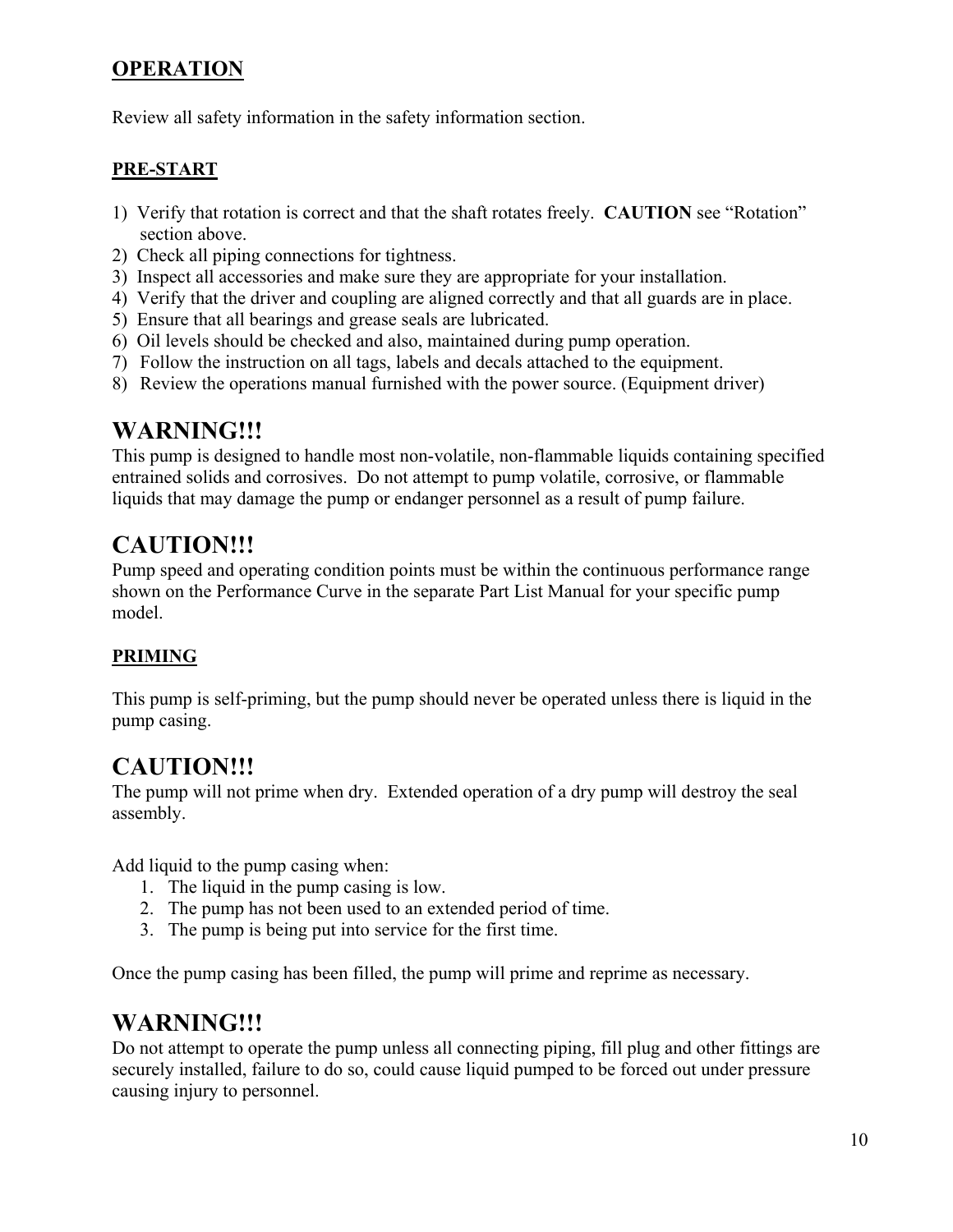# **WARNING!!!**

Never run the pump with the discharge valve closed for extended periods of time. Never use the suction valve to throttle the flow. Check all suction and discharge piping for leaks.

If a suction strainer is installed, check the pressure drop across the strainer. If the differential in pressure exceeds five (5) PSI have the strainer cleaned.

#### **OPERATION OF ENGINE DRIVEN UNITS**

Review pre-start instructions in the beginning of the Operation section.

#### **Before Starting**

Check the fuel level and oil levels in the engine.

### **CAUTION!!!**

Make sure the pump is level. Lower jack stands and chock the wheels. Use caution when positioning the skid-mounted unit to prevent damage to the fuel tank. Consult the engine operations manual before attempting to start the unit.

### **WARNING!!!**

Do not operate the pump without guards in place over the rotating parts. Exposed rotating parts can catch clothing, fingers or tools, causing severe injury to personnel.

#### **STARTING**

Consult the operations manual furnished with the power source.

#### **Rotation**

#### **CAUTION** see "rotation section" on preceding pages

The correct direction of pump rotation is counter-clockwise when standing on the suction side of the pump and facing the impeller. The pump could be damaged and performance adversely affected by incorrect rotation. If pump performance is not within the specified limits, verify rotation. If necessary, check the connection to the power source, and interchange two leads (three phase power) in order to change rotation.

If an electric motor is used to drive the pump, remove V-belts, couplings, or otherwise disconnect the pump from the motor before checking motor rotation. Operate the motor independently while observing the direction of the motor shaft, or cooling fan.

If rotation is incorrect consult the power source operation manual.

#### **Operation**

Open all valves in the discharge line and start the power source. Priming is indicated by a positive reading on the discharge pressure gauge or by a quieter operation. The pump may not prime immediately because the suction line must first fill with liquid. If the pump fails to prime within five minutes, stop it and check the suction line for leaks.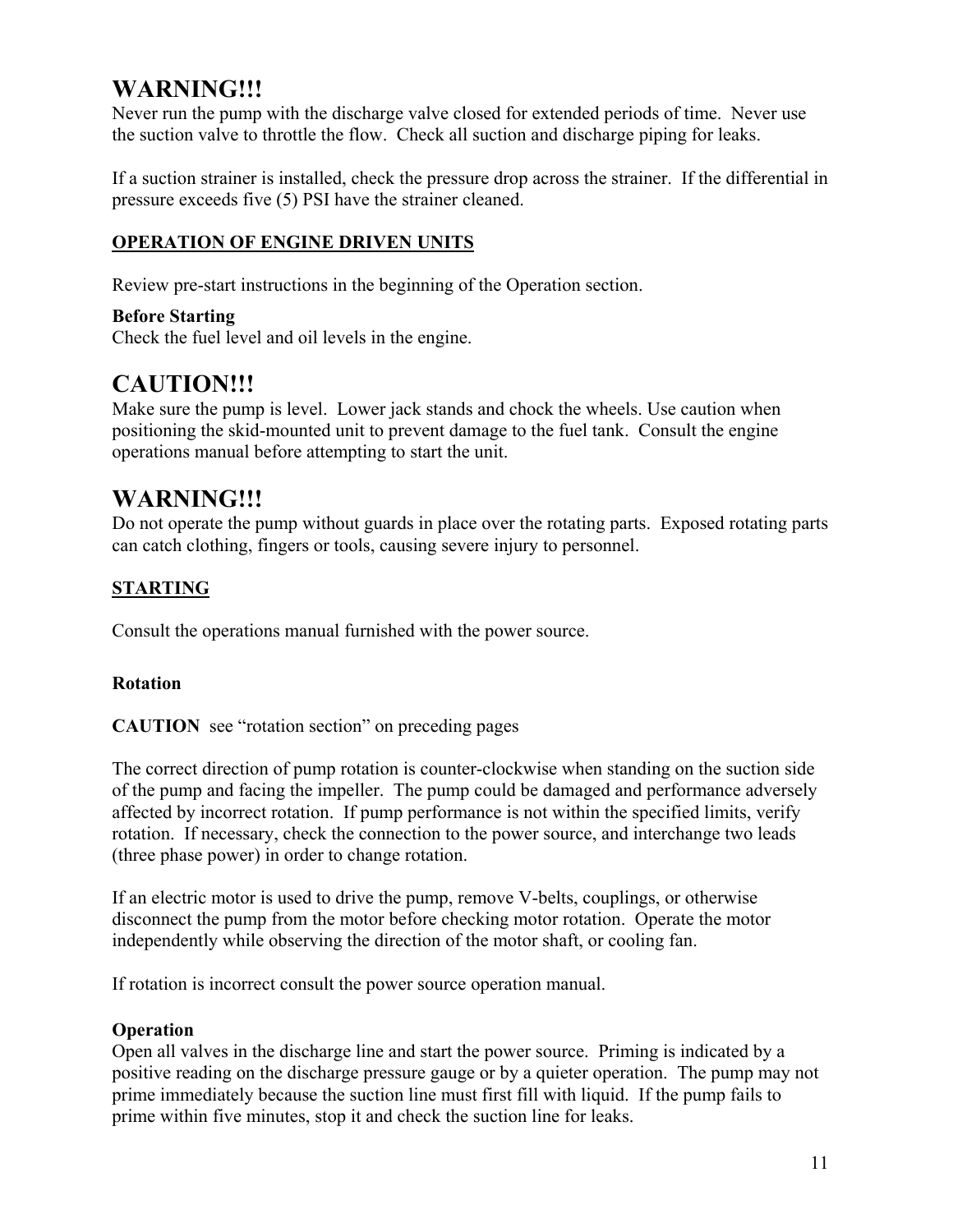#### **Liquid Temperature and Overheating**

The maximum liquid temperature for this pump is 160º F (71º C). Do not apply it at a higher operating temperature.

Overheating can occur if operated with the valves in the suction and/or discharge lines closed. Operating against closed valves could bring the liquid to a boil, build pressure, and cause the pump to rupture or explode. If overheating occurs, stop the pump and allow it to cool before servicing it. Refill the pump casing with cool liquid.

#### **Pump Vacuum Check**

With the pump inoperative, install a vacuum gauge in the system. Block the suction line and start the pump. At operating speed, the pump should pull a vacuum of 20 inches of mercury (508.0 mm) or more. If it does not, check for air leaks at the suction piping gaskets.

#### **STOPPING**

Never halt the flow of liquid suddenly. If the liquid being pumped is stopped abruptly, damaging shock waves can be transmitted to the pump and piping system. Close all connecting valves slowly.

On engine driven pumps, reduce the throttle speed slowly and allow the engine to idle briefly before stopping.

#### **Cold Weather Protection**

If the pump is to remain idle during below freezing conditions, drain the pump to prevent damage from freezing. Also, clean out any solids by flushing with a hose.

#### **Bearing Temperature Check**

Bearings normally run at higher than ambient temperatures because of heat generated by friction. Temperatures up to 160º F (71º C) are considered normal for bearings, and they can operate safely to at least 180º F (82º C).

Measure bearing temperature with a contact type thermometer.

### **MAINTENANCE**

### **WARNING!!!**

Before attempting to service this pump, read this manual carefully. Operators and maintenance personnel should have a good understanding of all aspects of this pump and the pumping conditions. Failure of operating personnel to be familiar with all aspects of pump operation outlined in this manual could contribute to equipment damage, bodily injury or possible death.

# **WARNING!!!**<br>Before any servicing:

- 1) Read this manual carefully.
- 2) Shut down driver and lock out incoming power to ensure that the pump will remain inoperative.
- 3) If the pump or components are hot, allow adequate cooling prior to servicing the unit.
- 4) Close the suction and discharge valves.
- *5)* Vent the pump slowly and drain completely.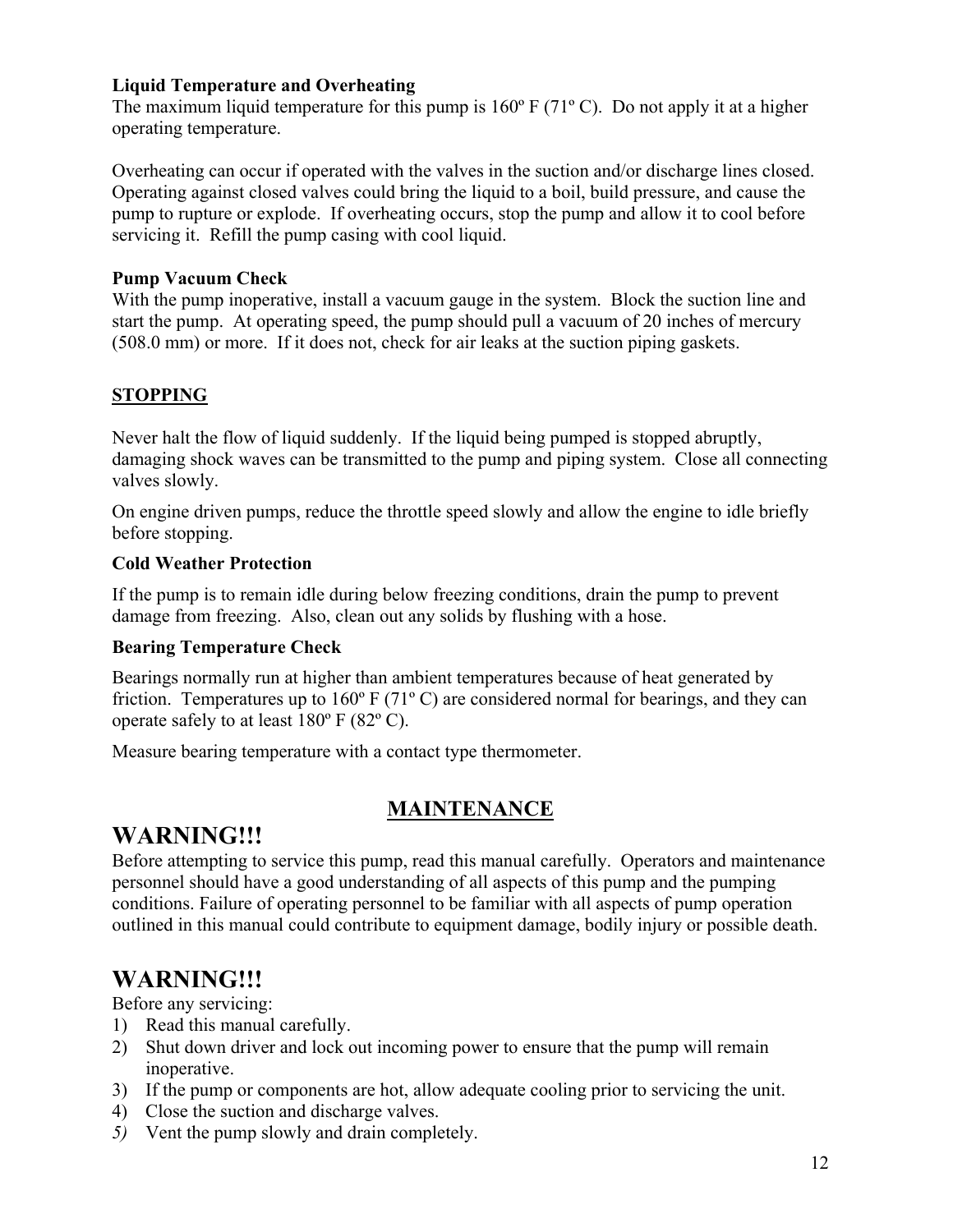# **WARNING!!!**

If this pump is used to handle any hazardous materials that can cause illness, either directly or indirectly, take precautions by wearing approved protective clothing and use appropriate safety equipment.

# **WARNING!!!**

Use lifting and moving equipment in good repair and with adequate capacity to prevent injuries to personnel or damage to equipment. When lifting the pump with chains or cable wrapped around the pump, make certain that they are positioned so as not to damage the pump, and so that the load will be balanced. The bail on trailer or skid mounted units is intended for use in lifting the pump assembly only. Suction and discharge hoses and piping must be removed from the pump before lifting.

# **CAUTION!!!**

When servicing this pump, use only components provided by **Pioneer Pump, Inc.** Any use of non-authorized parts could result in sub-standard performance, damage to equipment and possible injury to personnel. **Non-authorized parts will also void the warranty**.

When using this manual any reference to part names will is directed to the cross-section drawing. These parts will also be called out in the bill of materials for full description.

Drain volute case of pumpage when pumping unit is idle to avoid freezing and possible thermal cracking of pump case.

This manual also provides a troubleshooting section to diagnose many operational or performance problems. The equipment covered in this section is limited to the pump and drive components only. Refer to the applicable vendor's manual for motors, engines and other accessory equipment. Use the troubleshooting section to help determine the cause of any problems, and only disassemble the pump components required to remedy the problem condition.

# **WARNING!!!**

Select a clean suitable location for any required maintenance, and note that all work must be performed by qualified personnel.

An ongoing record of performance will assist in any troubleshooting and/or analysis of problems. A pressure gauge can be installed on the suction and discharge side of the pump to monitor any changes in differential pressure. Differential pressure is useful in monitoring and diagnosing any possible degradation in pump performance.

#### **DISASSEMBLY**

Verify the following:

- 1. Driver is shut down and power is **locked out**.
- 2. If pump components are hot, **allow to adequately cool**.
- 3. Suction and discharge valves are shut.
- 4. Drain pump after it has adequately cooled.
- 5. For power source maintenance refer to power source  $\overline{O} \& M$  manual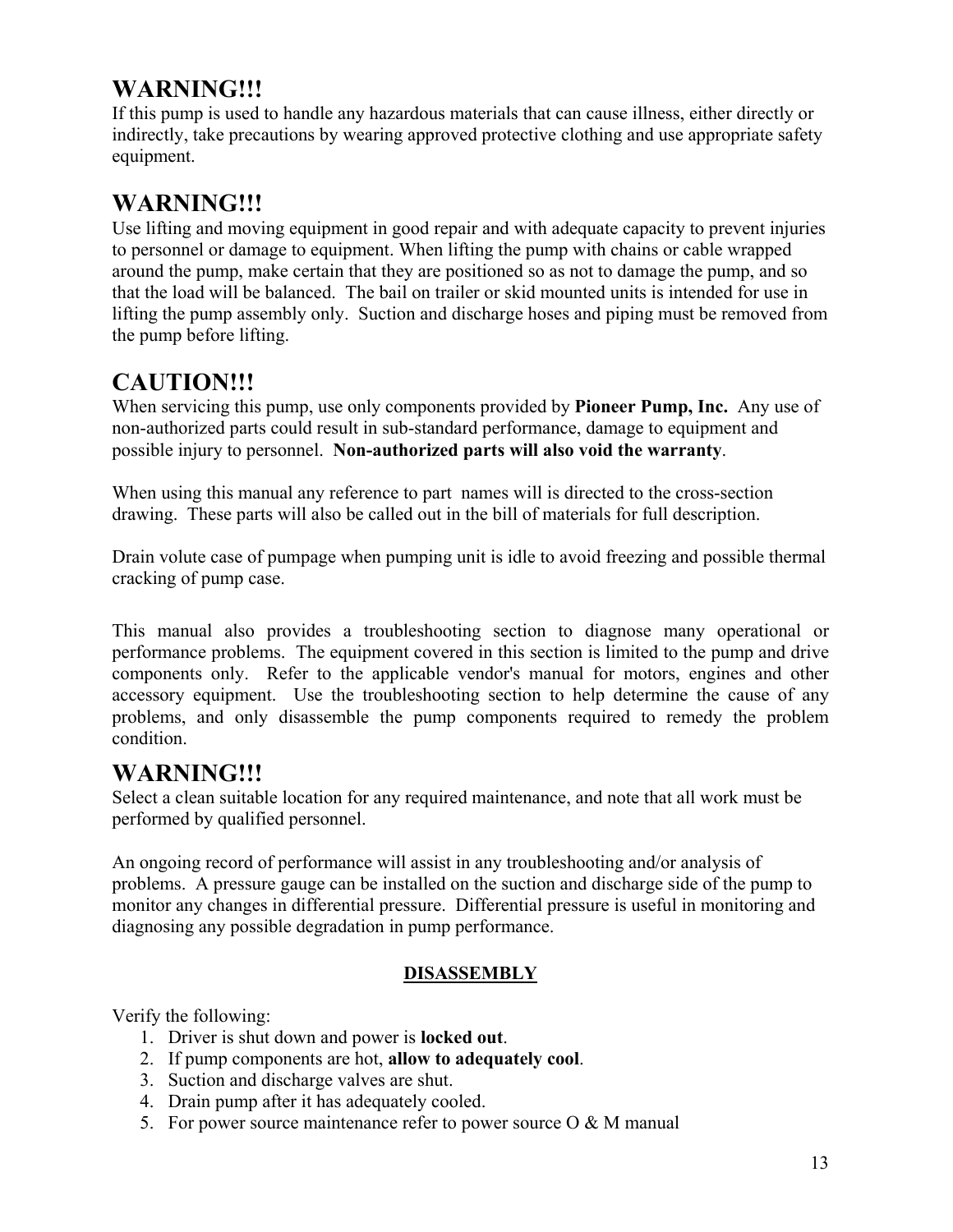#### **DISASSEMBLY CONT'D**

Review all safety information and follow the instructions in this manual, as well as, all tags, labels and decals attached to the pump or related equipment.

Under normal conditions this pump is designed to run maintenance free, because of its rugged construction, for extended periods of time. However, all centrifugal pumps contain wear parts that will gradually deteriorate, affecting pump performance. This pump does contain wear parts and these parts should be replaced as required to maintain optimum performance.

General maintenance can be performed without removing the pump from the driver. The following instructions assume a complete disassembly of the pump is required.

#### **SUCTION COVER AND WEAR PLATE**

Before attempting to service the pump allow unit to cool and then remove the casing drain plug, and drain the pump. Once drained, clean the plug and reinstall in suction cover. Turn the **T-handle screw** on the **cover clamp bar** to loosen the cover clamp bar, and remove the cover clamp bar. The **inspection cover** / **wear plate** assembly can now be removed from the suction–side of the **pump case**. Inspect the **wear plate** and replace if badly worn or scored. To remove the wear plate, loosen and remove the two nuts and washers from the **wear plate studs**. Inspect the suction cover o-ring and replace if necessary.

#### **ROTATING ASSEMBLY**

The power source must be removed prior to removing the rotating assembly. Drain the oil in the **seal plate** cavity and **seal oil reservoir** by removing the **seal plate drain plug**. Clean and replace the drain plug after draining seal cavity of oil.

Remove the inspection cover and wear plate from the suction side of the pump. Immobilize the impeller by wedging a block of wood between the impeller vanes and the pump casing. Attach a strap wrench to the drive-end of the shaft or to the shaft-end coupling half With the impeller rotation still blocked pry in a counter-clockwise direction (when facing drive end of shaft) until the impeller becomes loose. Remove the wrench and the four (4) bolts on the drive end of the **bearing housing**.

#### **SUCTION CHECK VALVE**

To service the **suction flapper valve** assembly, remove the **suction flapper pin** (model PT2.0). Remove the four capscrews and washers or four nuts (depending on model), and pull the **suction piece** off the **pump case**. The suction flapper valve and **suction flapper retainer** can now be disassembled (PT2.0). For the PT1.5 the suction flapper valve is integral with the **suction piece gasket** and does not require further disassembly for replacement. If the suction flapper valve is damaged in any way, it should be replaced. Replacement is simply the reverse of disassembly.

#### **IMPELLER**

After loosening impeller per previous instructions, it can be unscrewed by hand and removed from the pump case.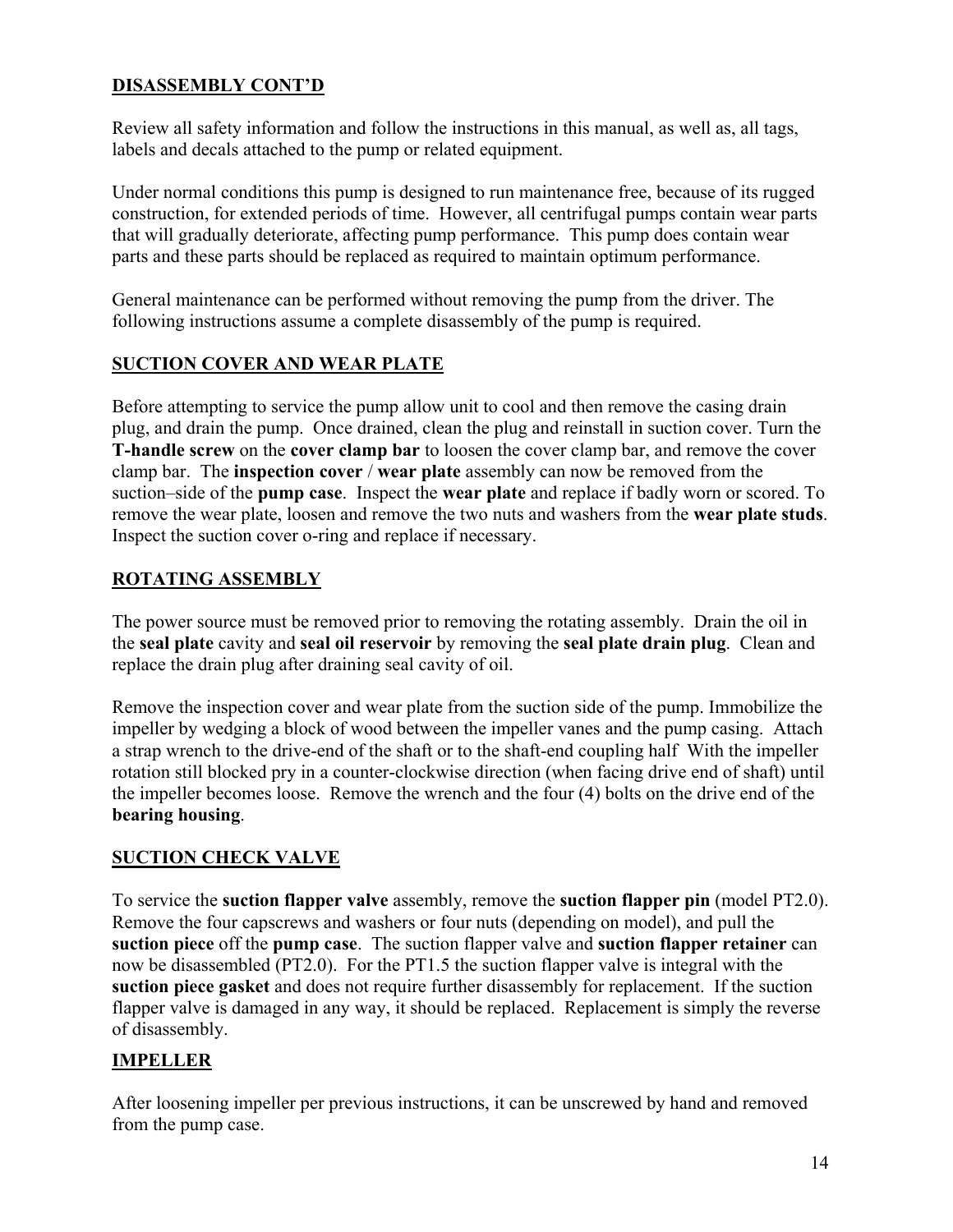#### **PUMP CASE REMOVAL**

Use a wrench on the hex section under the **seal oil reservoir** to remove the reservoir and **oil reservoir nipple**. Remove the four nuts that secure the **pump case** and **seal plate** to the **bearing housing**. The pump case can now be removed from the seal plate register.

**CAUTION**! **At this point the seal plate will no longer be bolted to the bearing housing register and should be supported so that it does not fall against the shaft. A bolt can be placed through the bearing housing flange and seal plate flange and secured with a nut until the seal plate is to be removed.** 

#### **MECHANICAL SEAL REMOVAL**

The **pump shaft**, **mechanical seal rotating element** and **shaft sleeve** will now be accessible. It should be possible to pull the shaft sleeve and mechanical seal rotating element off the shaft as an assembly. Now the seal plate can be pulled straight off. Take care to support the seal plate while sliding it off of the shaft so that the **mechanical seal stationary seat** does not make contact with the shaft. The stationary seat is very brittle and could break if bumped against the shaft. If the mechanical seal is to be replaced, then this is not a concern.

Insert a screwdriver (blade-type) through the backside of the seal plate and against the backside of the **stationary seat retainer** (if used) or the **mechanical seal stationary seat**. Tap the end of the screwdriver handle with the heal of the hand to push it out. If the stationary seat is to be reused, a towel or cushion of some type should be placed under the seal plate for the stationary seat to fall onto.

Press the **seal plate lip seal** out from the impeller-side of the seal plate.

#### **SHAFT AND BEARINGS**

Remove the bearing housing drain plug and drain the oil. Clean plug and reinstall in housing. Remove fasteners, and slide the **bearing cover** and **bearing cover lip seal** off the shaft. Press the lip seal from the bearing cover. Remove the **deflector** from the pump-end of the shaft. Place a block of wood against the impeller end of the shaft and gently tap the shaft and bearings out of the housing. Alternately, a press can be used to remove the shaft and bearing assembly.

Clean the housing and components with appropriate cleaning solvent and use compressed air to dry components. If bearings need replacement, use appropriate bearing puller to remove bearings from shaft, or a press can be used to push the shaft out of the bearing.

#### **RE-ASSEMBLY OF COMPONENTS**

#### **SHAFT AND BEARINGS**

Clean all components with appropriate solvent. Inspect shaft and replace if distorted, nicked or scratched beyond repair.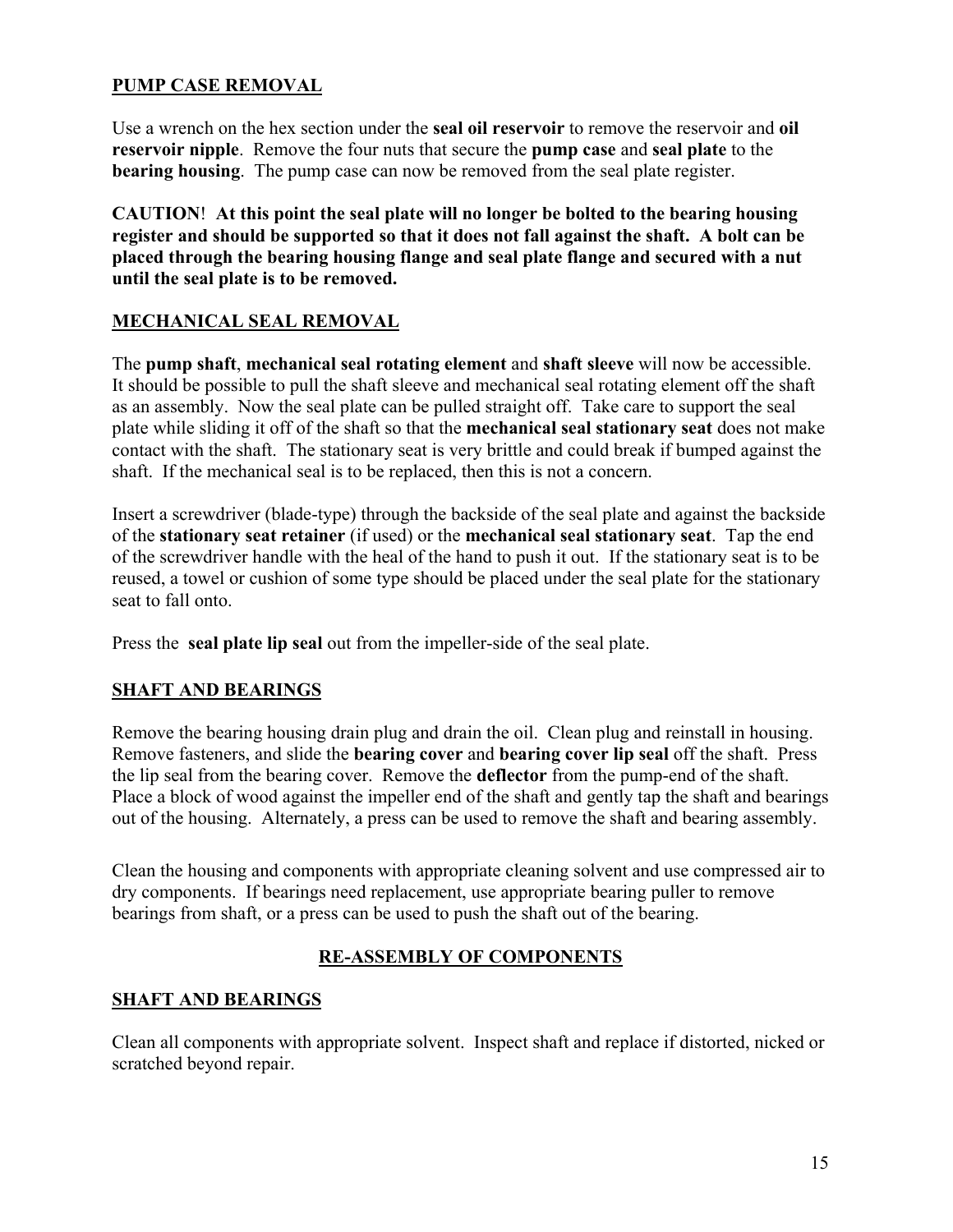#### **REASSEMBLY CONT'D**

If bearings are to be replaced:

The bearings may be heated to 250º F for ease of installation. An induction heater, electric oven or hot plate may be used to heat the bearings. A direct flame should never be used. After heating the bearings slide the bearings on the appropriate shaft end. If the bearings are shielded on one side, the **inboard bearing** should be installed with the shielded side toward the impeller, and the **outboard bearing** should be installed with the shield facing the bearing cover. After installation of bearing, ensure that bearings are tight against shaft shoulders. When installing the bearings onto the shaft press against the inner bearing race only.

Press a new **bearing housing pump-end lip seal** into the bearing housing. Make sure that the open side of the lip seal case faces the bearing. Press the lip seal in until the closed side of the case is flush with the pump-end face of the bearing housing. Use your finger to apply a coat of grease to the seal lip. Apply a coat of grease to the shoulder of the shaft where the shaft sleeve abuts. This will help the shaft pass through the lip seal during shaft installation.

Slide the shaft and assembled bearings into the bearing housing until pump-end bearing rests against the bottom of the bearing housing. Take care not to cut or fold the bearing housing pump-end lip seal when installing the shaft.

Press a new **bearing cover lip seal** into the bearing cover from the open side. Make sure that the open side of the lip seal case is facing the bearing. Press the lip seal in until it bottoms in the bearing cover. Apply a coat of grease to the lip of the seal. Slide the bearing cover over the shaft, taking care not to cut the lip seal on the shaft keyway. Install bearing cover capscrews and tighten.

#### **SEAL INSTALLATION**

Press a new **seal plate lip seal** into the seal plate with the open side of the lip seal case toward the seal plate. Press the lip seal in until it bottoms in the bore. This pump may be equipped with a "rubber bellows" type mechanical seal or a "pusher" type seal. Installation methods are slightly different for each. The rubber bellows seal can be identified by the elastomer on the inside diameter of the seal and by the separate, single spring. The pusher-type seal will have no visible spring and only an o-ring on the inside diameter.

#### For the rubber bellows seal

Remove the old **mechanical seal stationary seat** from the **stationary seat retainer**. Clean the stationary seat retainer, then lubricate the inside diameter with 30 wt motor oil or similar (do not use silicone based lubricants or grease). Lubricate the stationary seat o-ring, and press the seat into the retainer using your thumbs. Clean the seat bore in the seal plate and lubricate with 30 wt. motor oil. Lubricate the o-ring of the seat retainer, and press the retainer into the seal plate bore. Make certain that the seat retainer is seated squarely against the bottom of the seal plate bore and that the stationary seat is seated squarely against the bottom of the seat retainer. Using a clean rag, wipe the face of the stationary seat. Apply a few drops of 30 wt. motor oil to the stationary seat face.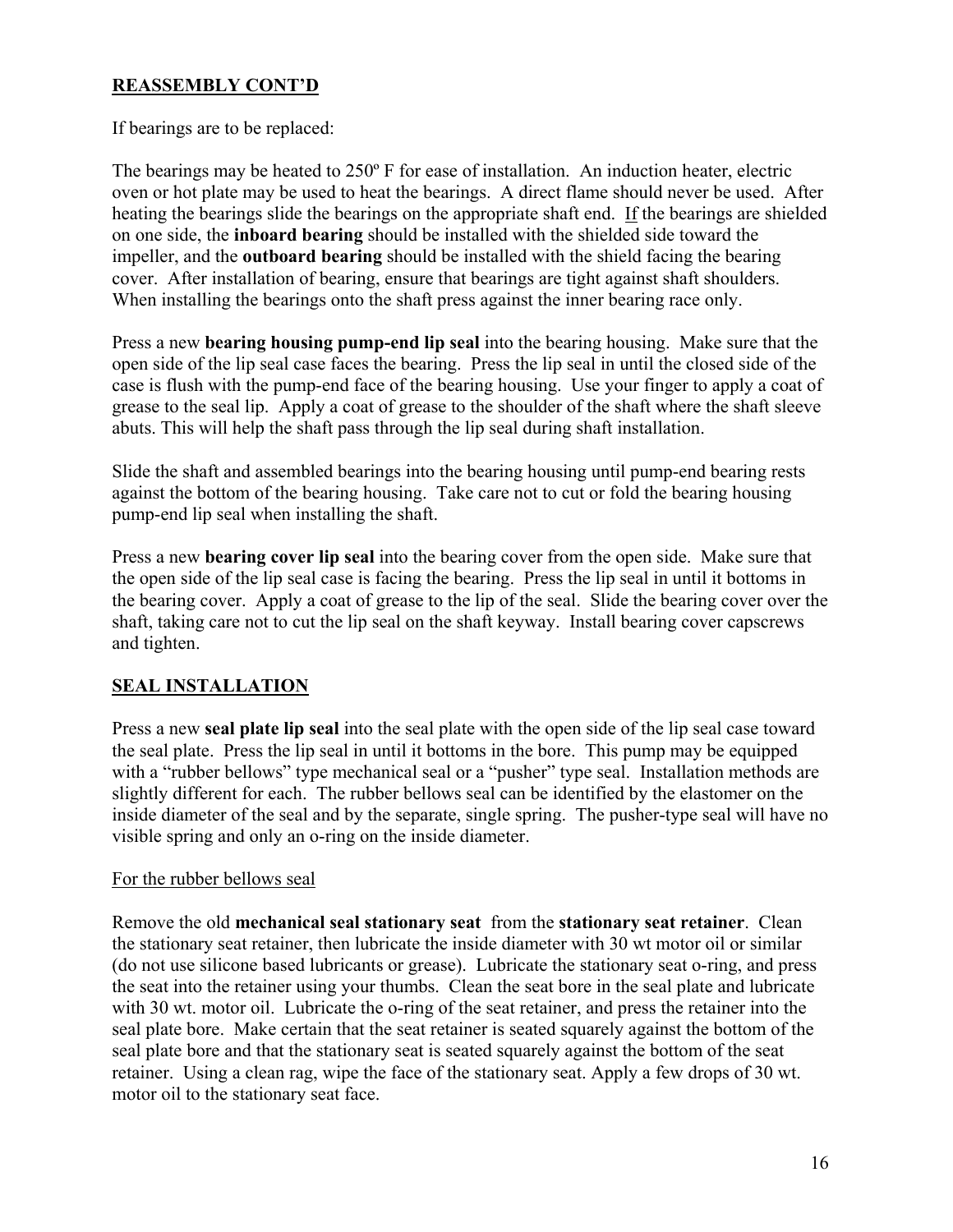#### **SEAL INSTALLATION CONT'D**

Very carefully slide the seal plate over the shaft and up against the bearing housing register. This requires caution to prevent bumping the mechanical seal stationary seat against the shaft. The silicon carbide stationary seat is very brittle and will chip easily. Once the seal plate is positioned against the bearing housing register it should be secured with a bolt and nut or a cclamp until you're ready to install the case. Alternately the reassembly can be performed with the pump positioned vertically – pump-end of the shaft pointing upward.

Now lubricate the entire service of the **shaft sleeve** with liberal amounts of 30 wt motor oil or a very thin film of STP® or heavy gear oil. Likewise, lubricate the inside diameter of the mechanical seal bellows. Place the **mechanical seal spring guide** over the sleeve and up against the flange at end of the sleeve. Make sure that the open side of the spring guide facing the non-flanged end of the sleeve. Place the **mechanical seal spring** over the sleeve and up against the spring guide. Push the mechanical seal onto the sleeve with the polished face away from the spring. Push the seal up the sleeve until the spring rests against the back of the mechanical seal. The remainder of the seal and impeller installation must occur right away so that the mechanical seal does not "set-up" in the wrong position on the sleeve.

Place the shaft sleeve o-ring over the end of the shaft and up against the shaft shoulder (where the sleeve abuts). Apply a little grease or oil to the o-ring. Slide the mechanical seal / sleeve assembly over the shaft with the flanged end of the sleeve toward the end of the shaft. Slide the assembly as far as the seal spring will allow.

Apply a small amount of Loctite 262® (red) or equivalent to the shaft threads, and install the impeller. As with impeller removal, attach a strap wrench or bearing nut spanner to the driveend of the pump shaft. Have an assistant hold this wrench to immobilize the shaft. Tighten the impeller as much as possible by hand by rotating it clockwise.

A new seal assembly should be installed anytime the old seal is removed. The wear pattern on the old seal can cause premature failure if reused.

#### For pusher-type seal

Clean the seat bore in the seal plate and lubricate with 30 wt. motor oil. Lubricate the o-ring of the stationary seat, and press the seat into the seal plate bore using your fingers (tools may break the seat). Make certain that the seat is seated squarely against the bottom of the seal plate bore. Using a clean rag, wipe the face of the stationary seat. Apply a few drops of 30 wt motor oil to the stationary seat face.

Very carefully slide the seal plate over the shaft and up against the bearing housing register. This requires caution to prevent bumping the mechanical seal stationary seat against the shaft. The silicon carbide stationary seat is very brittle and will chip easily. Once the seal plate is positioned against the bearing housing register it should be secured with a bolt and nut or a cclamp until you're ready to install the case. Alternately the reassembly can be performed with the pump positioned vertically – pump-end of the shaft pointing upward.

Now lubricate the entire service of the **shaft sleeve** with 30 wt motor oil or a very thin film of STP® or heavy gear oil. Likewise, lubricate the inside diameter of the mechanical seal o-ring. Push the mechanical seal onto the sleeve with the polished face away from the spring. Push the seal up the sleeve until the seal spring rests against the sleeve flange.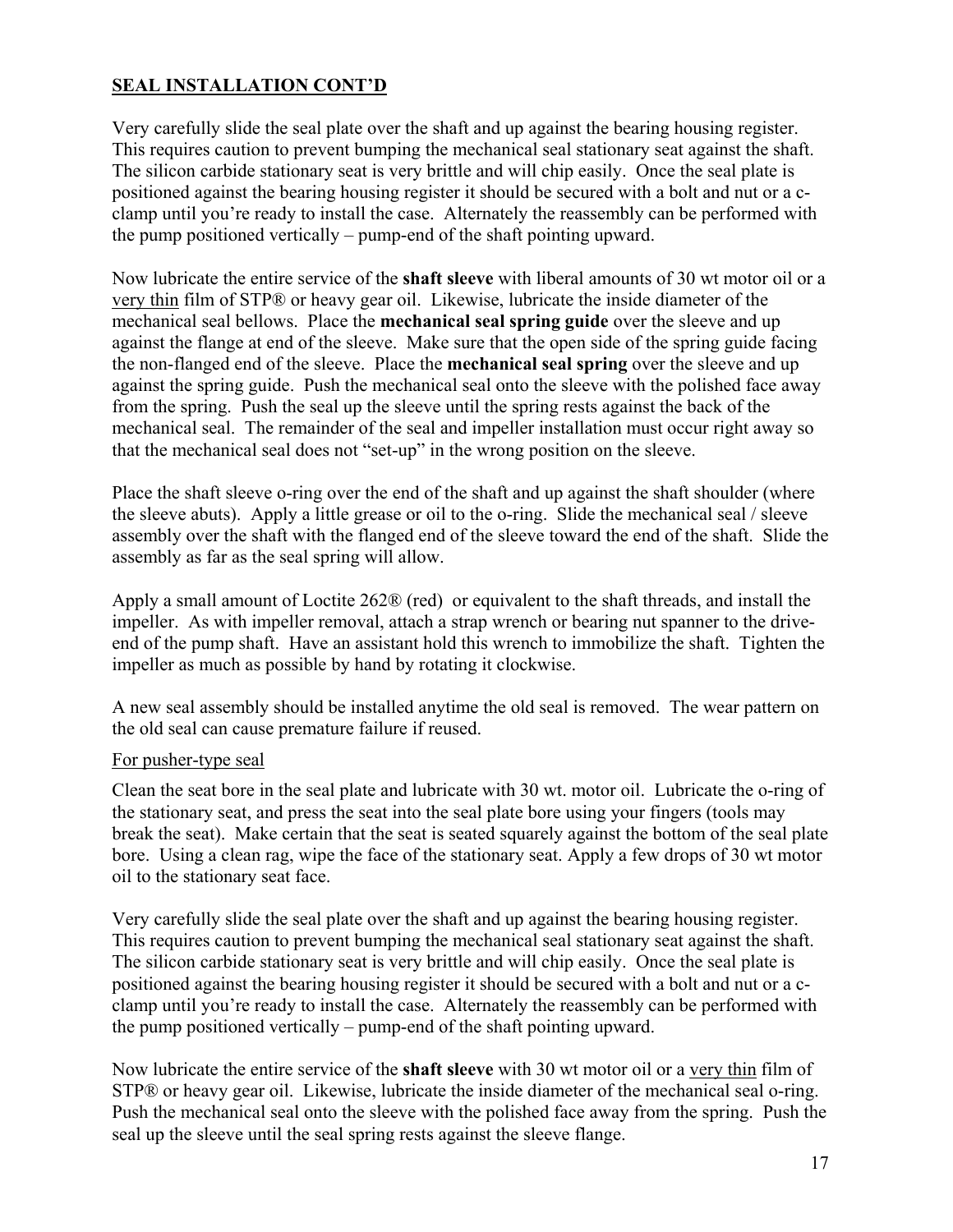#### **SEAL INSTALLATION CONT'D**

Place the shaft sleeve o-ring over the end of the shaft and up against the shaft shoulder (where the sleeve abuts). Apply a little grease or oil to the o-ring. Slide the mechanical seal / sleeve assembly over the shaft with the flanged end of the sleeve toward the end of the shaft. Slide the assembly as far as the seal spring will allow.

#### **IMPELLER**

Apply a small amount of Loctite 262® (red) or equivalent to the shaft threads, and install the impeller. As with impeller removal, attach a strap wrench or bearing nut spanner to the driveend of the pump shaft. Have an assistant hold this wrench to immobilize the shaft. Tighten the impeller as much as possible by hand by rotating it clockwise.

The shaft and impeller threads must be completely clean before re-installing the impeller. **Do not use anti-seize compounds on the shaft threads!** Screw the impeller onto the shaft until tight.

#### **SUCTION COVER AND WEAR PLATE**

The impeller should be adjusted to within .010 to .020 of wear plate. With the pump resting horizontally on its feet push the pump so that the drive-end of the shaft is against a stop (back of the workbench). This will ensure that the shaft and impeller are as far toward the wear plate as possible. Now loosen the **inspection cover clamp T-handle**. Back each of the **inspection cover adjustment set screws** until the wear plate makes contact with the impeller. Now tighten each adjustment set screw ¼ turn at a time, and slightly tighten the T-handle screw. If the impeller and wear plate are still rubbing, repeat the procedure until the wear plate no longer rubs against the impeller.

#### **LUBRICATION**

#### **Seal Assembly**

Prior to starting the pump, fill the transparent seal oil reservoir. Use an ISO viscosity grade 32 Turbine oil.

#### **Bearings**

The bearing housing was lubricated at the factory and the oil level should be maintained at the middle of the sight gauge. Use an ISO viscosity grade 32 Turbine oil, and fill through the air vent hole.

### **CAUTION!!!**

Over-filling of oil can result in premature failure of bearings. Under normal use drain and refill bearing housing at least once every 12 months.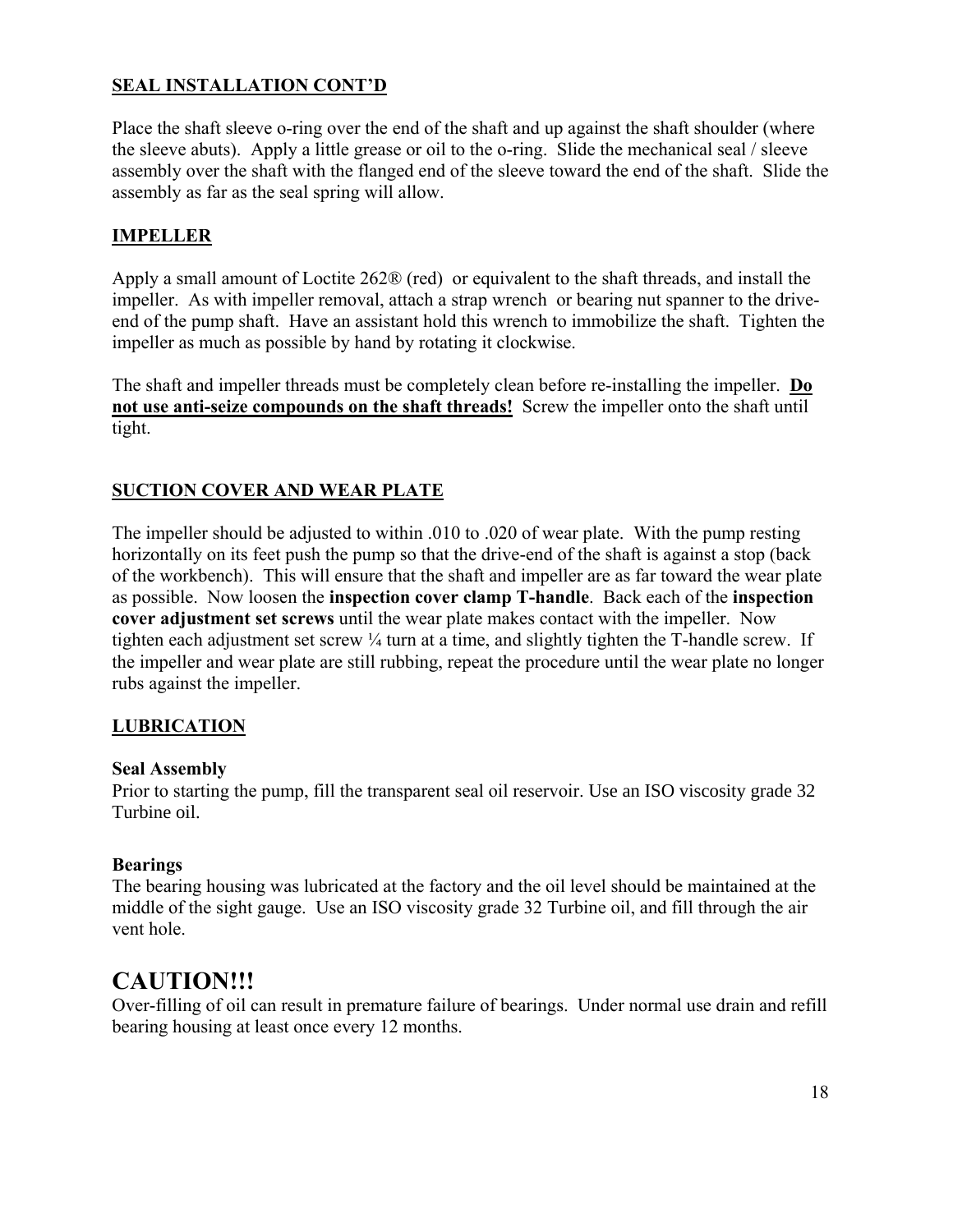#### **PARTS ORDER**

When ordering parts from **Pioneer Pump, Inc.** please provide the following information:

- 1) Pump serial number
- 2) Pump model
- 3) Cross section drawing number
- 4) Part number from cross section drawing (or part name if no number is noted)
- 5) Description of part
- 6) Quantity required
- 7) Package VIN (Vehicle Identification Number for skid or trailer mounted units)

#### **SPARE PARTS**

Spare parts should be kept on hand to reduce downtime. At a minimum the following parts should be stocked.

Wear Plate All O-rings Set of bearings Mechanical seal Set of grease seals

If you have unusual pumping conditions, consult **Pioneer Pump, Inc.** for additional recommended spare parts.

### **STORAGE**

Pumps are adequately prepared for outside storage prior to shipment, but use the following list of additional suggestions for extended storage.

- 1) Store the unit off the ground so no water will accumulate around the equipment.
- 2) Protect unit from blowing sand and dirt.
- 3) Stack no other items on top of pump/equipment.
- 4) Protect unit from the entry of any animals.
- 5) Periodically rotate shaft to lubricate bearings and protect bearings from brinelling.
- 6) Protect unit with approved drying agents.
- 7) Ensure all bare metal areas are coated with rust preventative.
- 8) Inspect unit every four (4) weeks and replace drying agents (Silica Gel) as required or a minimum of ever six (6) months.
- 9) Keep an inspection record showing dates of inspection with any maintenance preformed and condition of drying agents.
- 10) Before installation ensure that all rust protection has been removed. Also, remove any foreign material that may have accumulated during storage.
- 11) Before installation remove all drying agents (Silica Gel).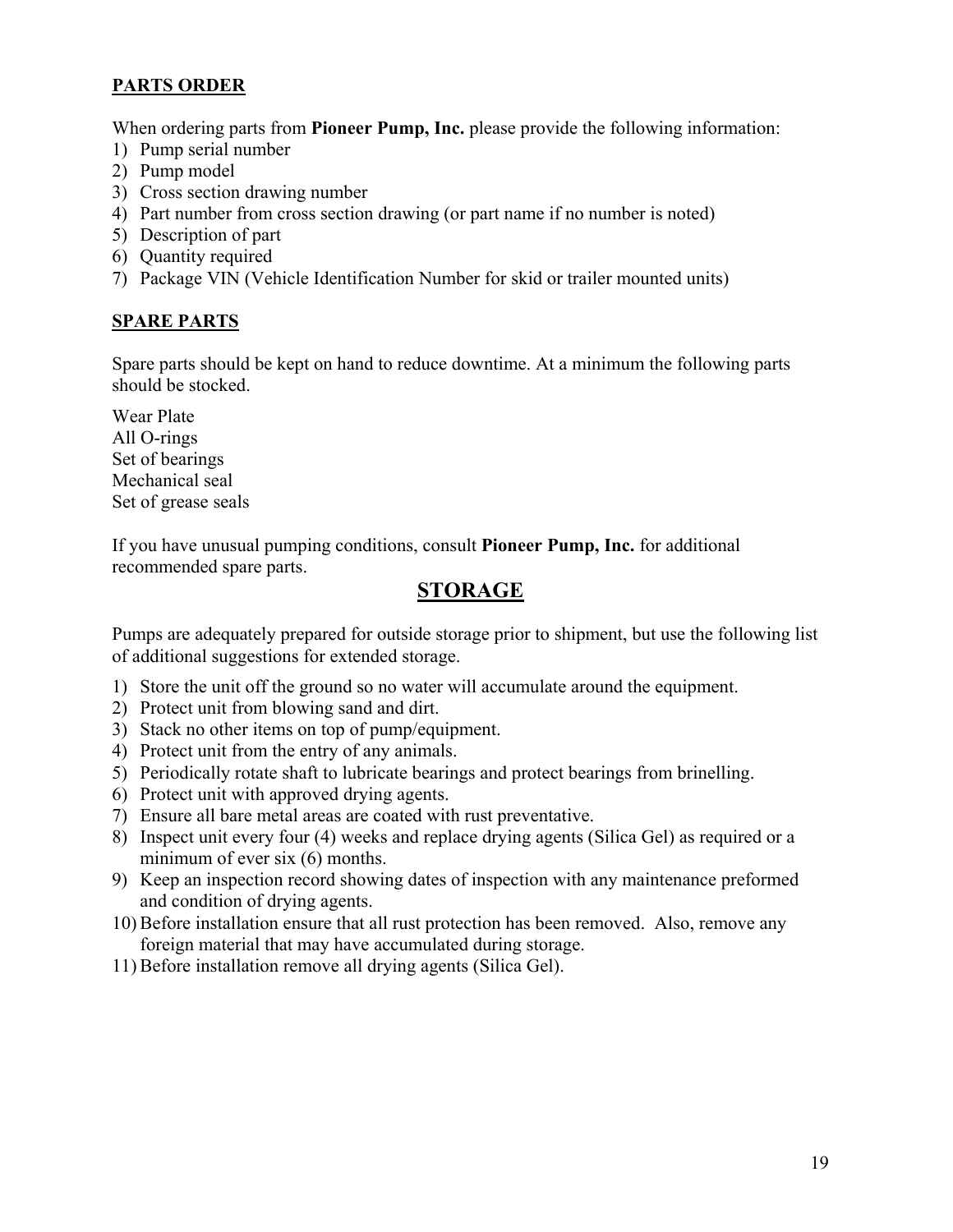#### **TROUBLE SHOOTING**

| <b>Symptom</b>                                               | <b>Possible Causes</b>                                                                             |                                                     | <b>Symptom</b>                                                         | <b>Possible Causes</b>                                                                         |
|--------------------------------------------------------------|----------------------------------------------------------------------------------------------------|-----------------------------------------------------|------------------------------------------------------------------------|------------------------------------------------------------------------------------------------|
| No Discharge                                                 | 1,2,3,4,5,7,8,9,10,17,18,19,20,<br>37,49                                                           |                                                     | Vibration and noise                                                    | 2,4,9,10,14,15,17,26,27,28,29<br>30, 31, 32, 33, 34, 35, 36, 39, 40,<br>41, 42, 43, 44, 48, 49 |
| Reduced Capacity<br><b>Reduced Pressure</b>                  | 2, 3, 4, 5, 7, 8, 9, 10, 11, 17, 19, 20, 21, 383<br>9,40,47,49<br>5,7,8,11,13,18,19,38,39,40,47,49 |                                                     | Seal: excessive leakage,<br>short life, seal housing<br>overheating    | 22, 23, 25, 33, 34, 35, 36, 41, 44,<br>45,46                                                   |
| Loss of Prime<br>Power consumption                           | 2, 3, 4, 7, 10, 11, 20, 21, 22, 23, 49<br>6, 12, 13, 17, 18, 19, 24, 33, 34, 35, 3637,             |                                                     | Bearings: over heating,<br>short life, noise                           | 26, 27, 28, 29, 30, 31, 32, 33, 34,<br>35, 36, 41, 42, 43, 44                                  |
| excessive, driver runs<br>hot                                | 38,41,42,43,44                                                                                     |                                                     | Pump overheating, seizes                                               | 1,8,9,14,33,34,35,36,41,42,43,<br>44                                                           |
| Pump Fails Prime                                             | 1,4,5,10,20,21,49,50,51                                                                            |                                                     | Corrosion, erosion,<br>pitting, oxidation or other<br>loss of material | 7,8,11,14,15,16                                                                                |
| 1. Pump not primed                                           |                                                                                                    | 19. Low speed                                       |                                                                        | 39. Impeller damage                                                                            |
| 2. Suction line not filled                                   |                                                                                                    | 20. Air leak into suction line.                     |                                                                        | 40. Improper balance (after repair)                                                            |
| 3. Air pocket in suction line                                |                                                                                                    | 21. Air leak through mechanical seal                |                                                                        | 41. Bent shaft                                                                                 |
| 4. Suction inlet or foot valve<br>obstructed, insufficiently |                                                                                                    | 22. Seal fluid contaminated, hot or<br>insufficient |                                                                        | 42. Excessive thrust                                                                           |
| submerged, or too small                                      |                                                                                                    | 23. Seal fluid system not vented                    |                                                                        | 43. Rotational element dragging                                                                |
| 5. System head higher than pump<br>design head               |                                                                                                    | 24. High speed                                      |                                                                        | 44. Worn or incorrectly installed<br>bearings                                                  |
| 6. System head lower than pump<br>design head                |                                                                                                    | 25. Mechanical seal insufficient                    |                                                                        | 45. Mechanical seal not properly set,<br>O-rings damaged or hardened                           |
| 7. Insufficient NPSH                                         |                                                                                                    | 26. Bearing housing excessively<br>cooled           |                                                                        | 46. Shaft scored at seal                                                                       |
| 8. Parallel pump application is<br>incorrect                 |                                                                                                    | 27. Low oil pressure<br>(oil lube bearings)         |                                                                        | 47. Volute O-ring                                                                              |
| 9. Suction pressure to vapor pressure                        |                                                                                                    | 28. Improper or poor lubrication                    |                                                                        | 48. Foundation not rigid or settle                                                             |
| Below minimum.                                               |                                                                                                    | 29. Lubrication defective                           |                                                                        | 49. Suction line collapsed                                                                     |
| 10. Suction lift too high                                    |                                                                                                    | 30. Dirt in lubrication/bearings                    |                                                                        | 50. Not enough liquid in casing                                                                |
| 11. Excess vapor in pumpage                                  |                                                                                                    | 31. Moisture in lubricant/bearing                   |                                                                        | 51. Suction check valve<br>contaminated or damaged                                             |
| 12. Specific gravity of pumpage<br>different than design     |                                                                                                    | housing                                             |                                                                        |                                                                                                |
| 13. Viscosity of pumpage different                           |                                                                                                    | 32. Lubricant excess                                |                                                                        |                                                                                                |
| than design                                                  |                                                                                                    | 33. Pipe strain                                     |                                                                        |                                                                                                |
| 14. Operation at below rated capacity                        |                                                                                                    | 34. Temperature growth                              |                                                                        |                                                                                                |
| 15. Cavitation                                               |                                                                                                    | 35. Misalignment                                    |                                                                        |                                                                                                |
| 16. Electrolysis                                             |                                                                                                    | 36. Coupling improperly installed                   |                                                                        |                                                                                                |
| 17. Impeller obstructed                                      |                                                                                                    | 37. Impeller installed backwards                    |                                                                        |                                                                                                |
| 18. Wrong-Rotation direction                                 |                                                                                                    | 38. Wear rings-worn                                 |                                                                        |                                                                                                |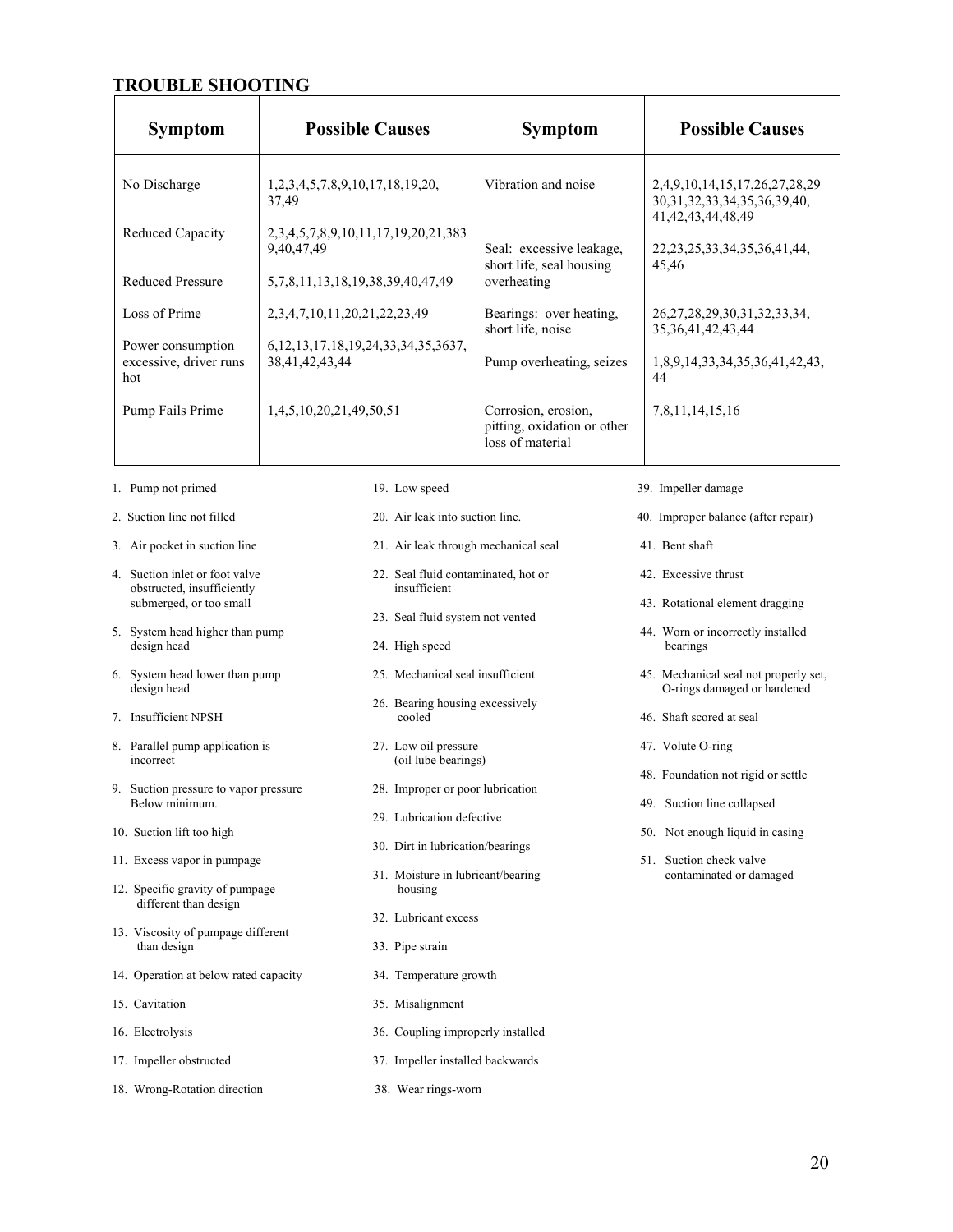#### **Conditions and terms of sale**

**CONTROLLING PROVISIONS:** These terms and conditions shall control with respect to any purchase order or sale of Seller's products. No waiver, alteration or modification of these terms and conditions whether on Buyer's purchase order or otherwise shall be valid unless the waiver, alteration or modification is specifically accepted in writing and signed by an authorized representative of Seller.

**DELIVERY:** Seller will make every effort to complete delivery of products as indicated on Seller's acceptance of an order, but Seller assumes no responsibility or liability, and will accept no backcharge, for loss or damage due to delay or inability to deliver caused by acts of God, war, labor difficulties, accident, delays of carriers, by contractors or suppliers inability to obtain materials, shortages of fuel and energy, or any other causes of any kind whatever beyond the control of Seller. Seller may terminate any contract of sale of its products without liability of any nature, by written notice to Buyer, in the event that the delay in delivery or performance resulting from any of the aforesaid causes shall continue for a period of sixty (60) days. Under no circumstances shall Seller be liable for any special or consequential damages or for loss, damage, or expense (whether or not based on negligence) directly or indirectly arising from delays or failure to give notice of delay.

**SELLER'S LIABILITY:** Seller will not be liable for any loss, damage, cost of repairs, incidental or consequential damages of any kind, whether based upon warranty (except for the obligation accepted by Seller under "Warranty" above), contract or negligence arising in connection with the design, manufacture, sale, use or repair of the products or of the engineering designs supplied to Buyer.

**RETURNS:** Seller cannot accept return of any products unless its written permission has been first obtained, in which case same will be credited subject to the following: (a) All material returned must, on its arrival at Seller's plant, be found to be in first-class condition; if not, cost of putting in saleable condition will be deducted from credit memoranda. (b) A handling charge deduction of twenty percent (20%) will be made for all credit memoranda issued for material returned. (c) Transportation charges, if not prepaid, will be deducted from credit memoranda.

**CANCELLATION OR ALTERATION:** Cancellation or alteration of an order by Buyer may not be made without advance written consent of Seller and shall be subject to a cancellation charge. The cancellation charge will be a minimum of fifteen percent (15%) or actual cost incurred by Seller at the time of cancellation or alteration, whichever is greater.

**SHIPMENTS:** All products sent out will be carefully examined, counted and packed. The cost of any special packing or special handling caused by Buyer's requirements or requests shall be added to the amount of the order. No claim for shortages will be allowed unless made in writing within (10) days of receipt of a Shipment. Claims for products damaged or lost in transit should be made on the carrier, as Seller's responsibility ceases, and title passes, on delivery to the carrier.

**SPECIAL PRODUCTS:** Orders covering special or nonstandard products are not subject to cancellation except on such terms as Seller may specify on application.

**QUOATIONS:** All quotations are subject to approval, acceptance and correction at the home office. Any errors in quotations resulting in orders will be corrected and re-submitted to the customer for their acceptance or refusal. All quotations are valid for 45 days from the date on the quotation. **PRICES AND DESIGNS:** Prices and designs are subject to change without notice. All prices are **F.O.B. Point of Shipment**, unless otherwise stated.

**TAXES:** The amount of any sales, excise or other taxes, if any, applicable to the products covered by this order, shall be added to the purchase price and shall be paid by Buyer unless Buyer provides Seller with an exemption certificate acceptable to the taxing authorities.

**TERMS OF SALE:** For value received, Buyer agrees to honor all terms of the sale, as outlined on the reverse hereof, including, but not limited to the following:

- ♦ 3% 10, net 30 days unless otherwise specified in writing.
- Buyer agrees and understands that payments will be considered past due if payment is not received within thirty (30) days of the invoice date.
- ♦ Buyer agrees that all past due payments shall bear interest at the rate of 1.5% per month (18% per annum) until paid in full.
- Buyer agrees that it is the intention of Buyer and Seller to conform strictly to all usury laws now in force and effect in the state of purchase.
- ♦ Buyer further agrees not to suffer or permit any charge, lien, security interest, adverse claim or encumbrance of any and every nature whatsoever against the equipment until the indebtedness secured thereby is satisfied in full.
- ♦ Minimum invoice amount will be no less than \$25.00 plus transportation.

**USE OF EQUIPMENT:** Buyer agrees to maintain and use the equipment solely in the conduct of its own business, in a careful and proper manner, and in conformity with all applicable permits, licenses, statues, ordinances, regulations and laws.

**INSURANCE:** Buyer shall have and maintain at all times with respect to all equipment insuring against risk of fire, theft and other risks as Seller may require, until the indebtedness secured thereby is satisfied in full.